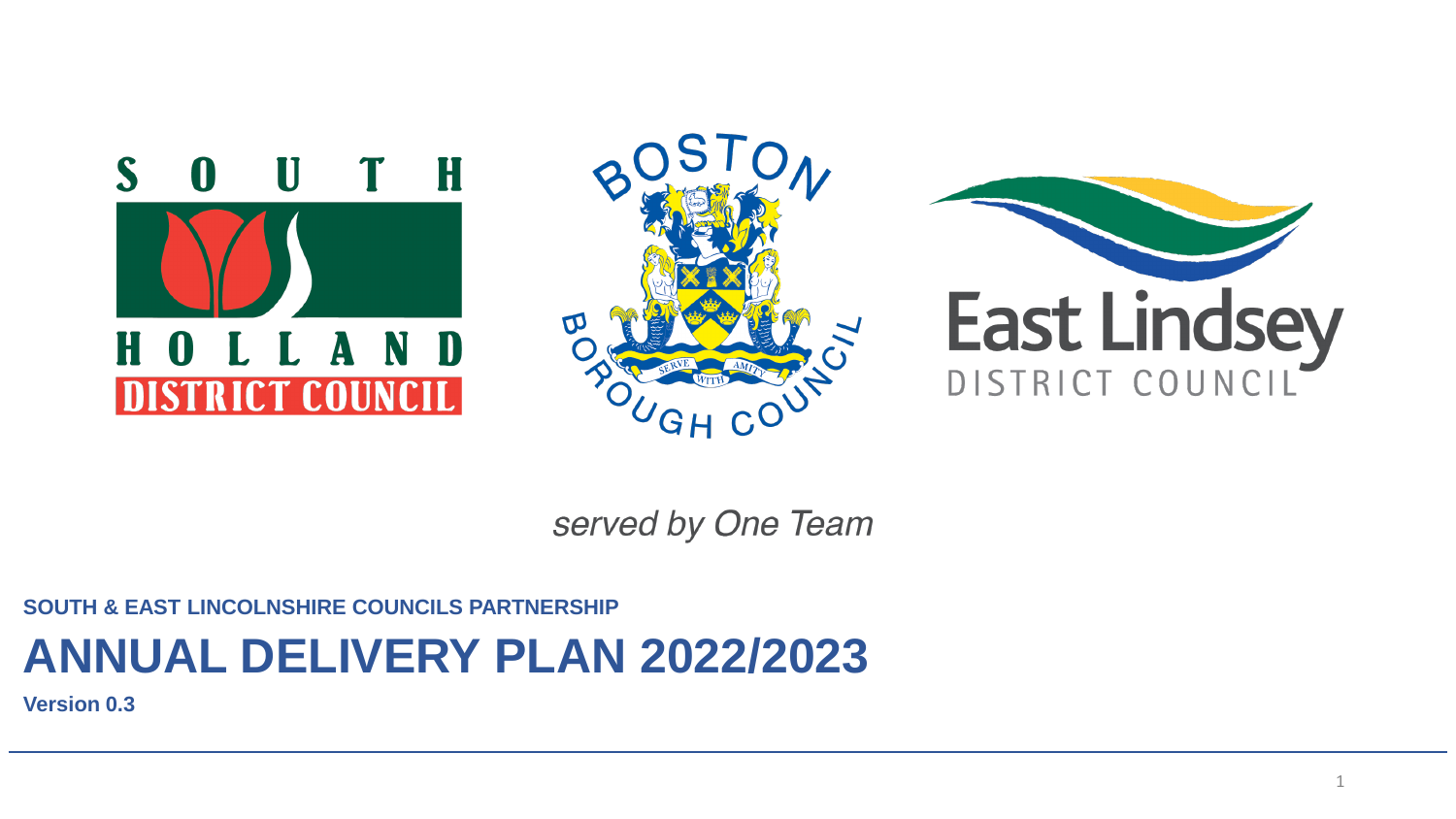#### **South and East Lincolnshire Councils Partnership - Introduction**



**The Councils need to agree an Annual Delivery Plan for the following key reasons:-**

- To provide direction for Members and Officers;
- To deliver on the agreed Partnership priorities, both financial and non-financial; and
- To help direct and manage resources effectively and efficiently across the partnership.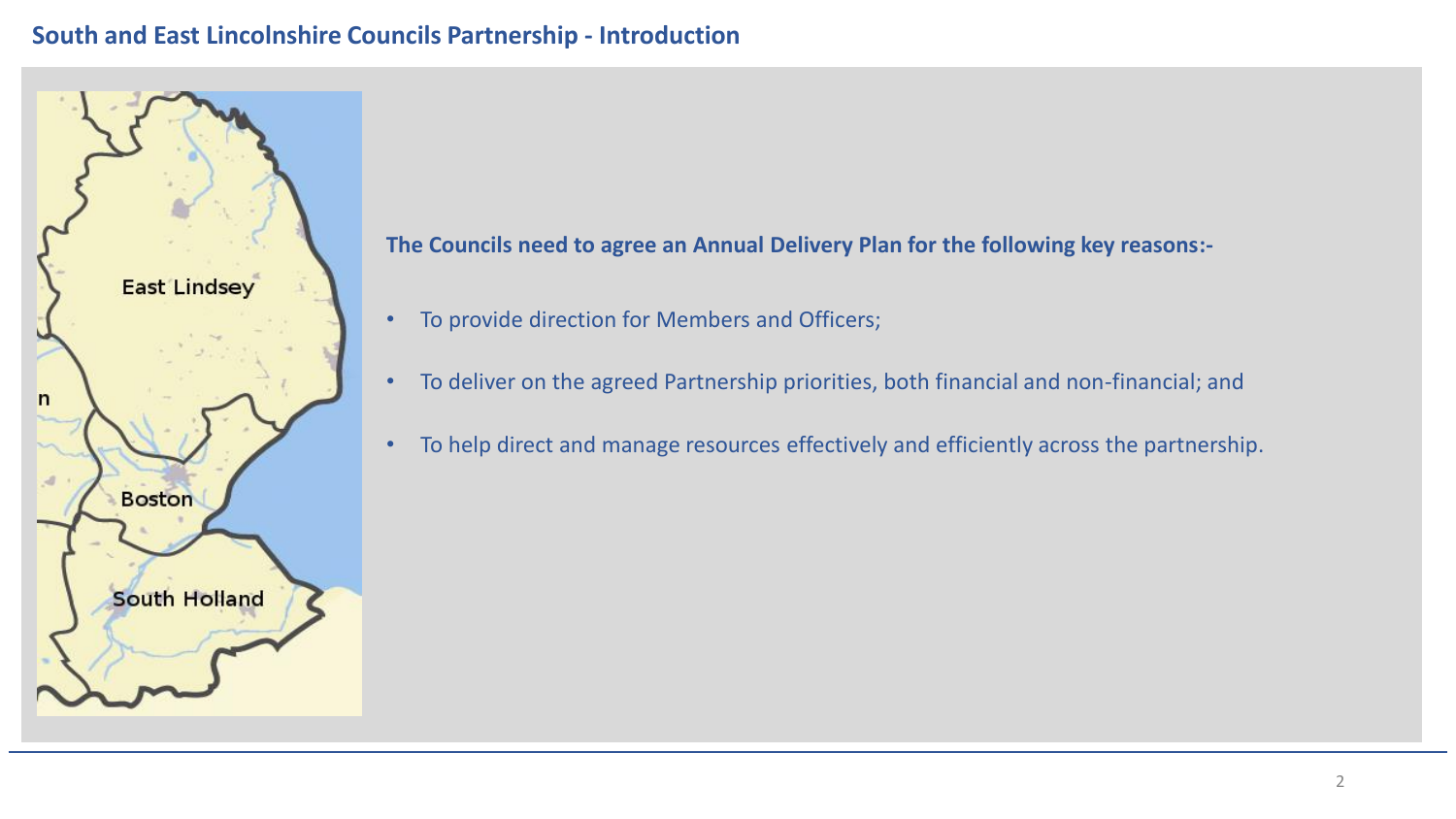### **Strategic Ambition**

- **Strategic** a focus on the priorities with our external partners within Lincolnshire and nationally;
- **Corporate**  a focus on the priorities within the partnership across the three partnership councils (including companies); and
	- **Local**  a focus on the priorities for each of the sovereign councils.





# Strategic Ambition

# Corporate Priorities

• Markets

• Local Plan Development

• Waste collection & recycling • Public Protection

> • Planning • Monitoring Officer • Data Protection

 $\overline{\phantom{a}}$ 

# Local Priorities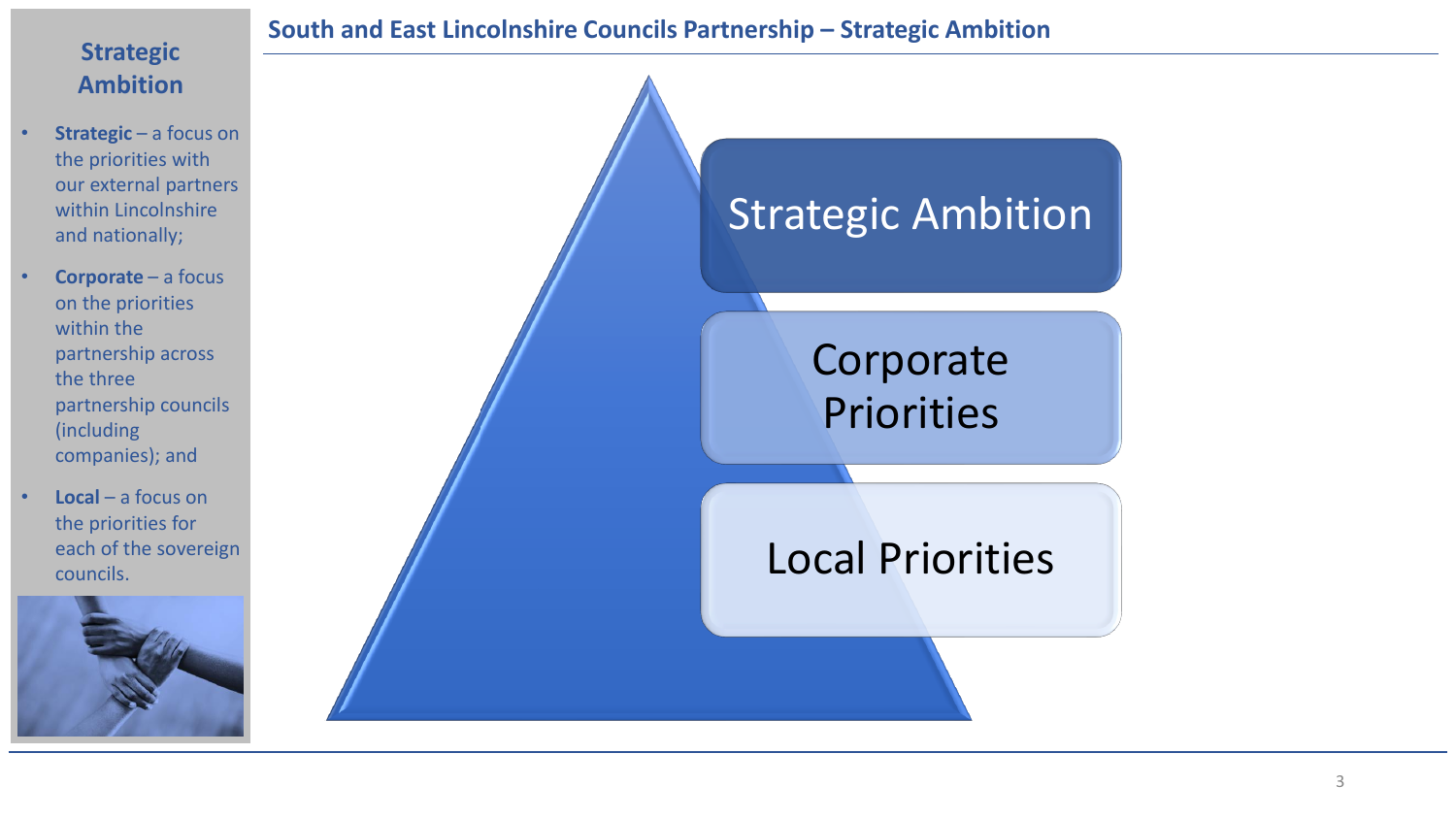- The following slides identify the Delivery Plan for 2022/23 to support the Partnership in delivering on its priorities, as well as sovereign Council ambitions.
- This slide highlights the strategic opportunities for the partnership as already agreed by Council.



**South and East Lincolnshire Councils Partnership – Strategic Programme** 

**The Strategic Programme (Top Ten) for the South and East Lincolnshire Councils Partnership:-**

- 1. Strategy platform for the Partnership focussing on improving outcomes for all communities across the subregion (early focus on Transport and Infrastructure and Health & Wellbeing);
- The strategic case for Devolution for the sub-region;
- 3. Piloting opportunities with Government (Levelling Up Agenda Education and Skills, Housing, Health);
- 4. Place-based regeneration, including supporting infrastructure, across the sub-region of South and East Lincolnshire;
- 5. Joint approach to the Internal Drainage Boards;
- 6. Co-ordinated partnership response to the Environment Act 2021;
- 7. Health and Leisure offer across the sub-region;
- 8. Shared Service Opportunities across the partnership, including our strategic partnership with PSPS Ltd, to improve service efficiency and effectiveness;
- 9. Workforce Development Strategy for the partnership; and
- 10. ICT Strategy for the partnership.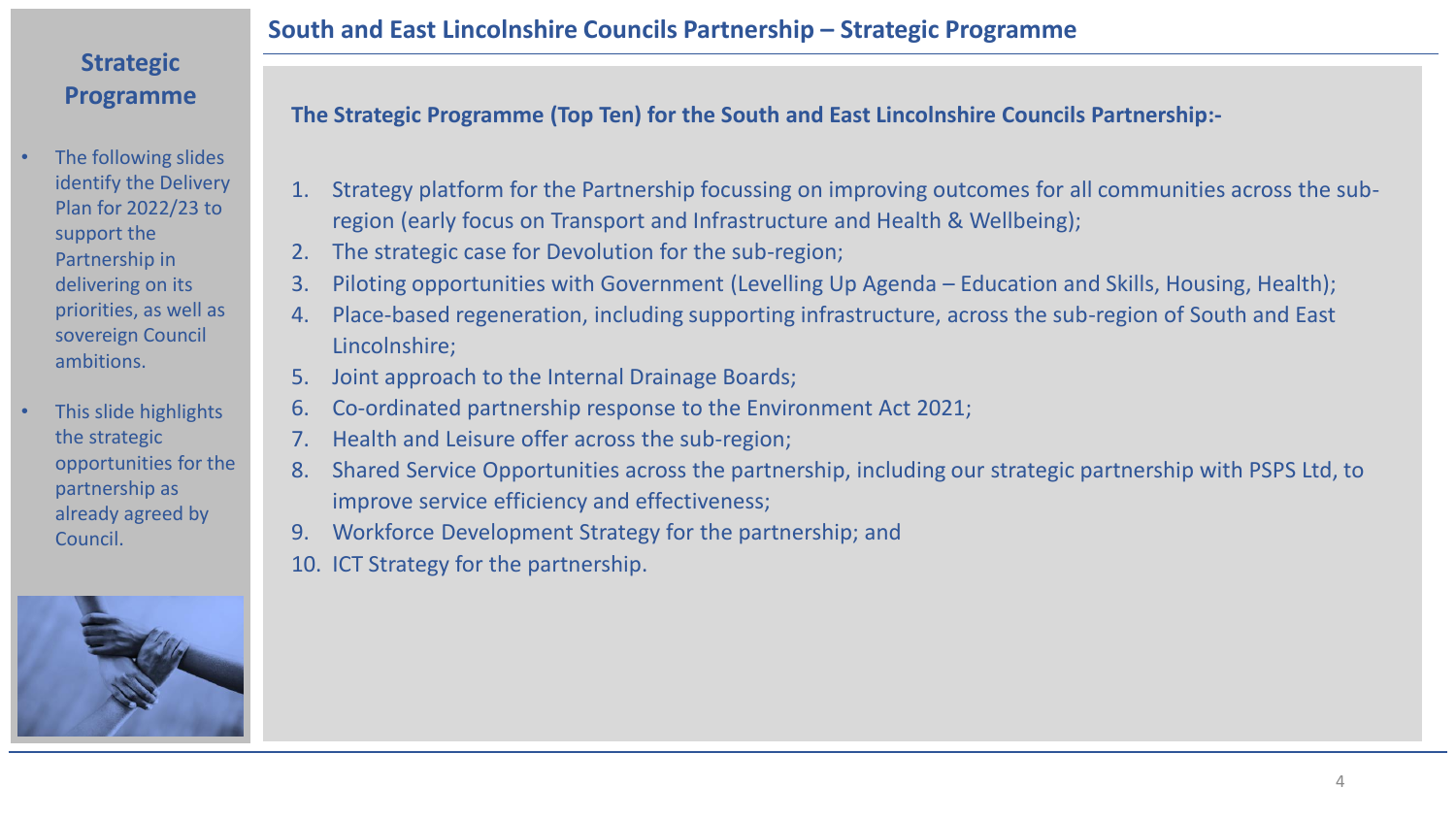## **Communities Directorate**

- Well Being and **Communities** Leadership
- Regulatory
- Leisure and Culture
- Neighbourhoods

| Environment Act 2021 co-ordinated response by the Partnership across the sub-region<br><b>Strategic</b><br>Quarter 2 - Strategic guidance<br>$\bullet$<br>Quarter 3 - Policy development<br>Climate Change Strategy to be adopted<br><b>Quarter 1 - 2022</b><br>$\bullet$<br>Establishment of the SELCAN in support of the Climate Change Action Plan<br><b>Quarter 2 - 2022</b><br>Natural/Tree Environment Strategy to be adopted<br><b>Quarter 1 - 2022</b><br>Health & Well Being Strategy in partnership with the District Councils to be adopted<br><b>Quarter 2 - 2022</b><br>Health & Leisure offering to be developed across the sub-region<br><b>Quarter 2 - 2022</b><br><b>Community Safety Strategy</b><br>Quarter $2 - 2022$<br>$\bullet$ | <b>Activity</b> | <b>Delivery timeframe</b> |
|--------------------------------------------------------------------------------------------------------------------------------------------------------------------------------------------------------------------------------------------------------------------------------------------------------------------------------------------------------------------------------------------------------------------------------------------------------------------------------------------------------------------------------------------------------------------------------------------------------------------------------------------------------------------------------------------------------------------------------------------------------|-----------------|---------------------------|
|                                                                                                                                                                                                                                                                                                                                                                                                                                                                                                                                                                                                                                                                                                                                                        |                 |                           |

**S&ELCP – Communities Directorate - Strategic**

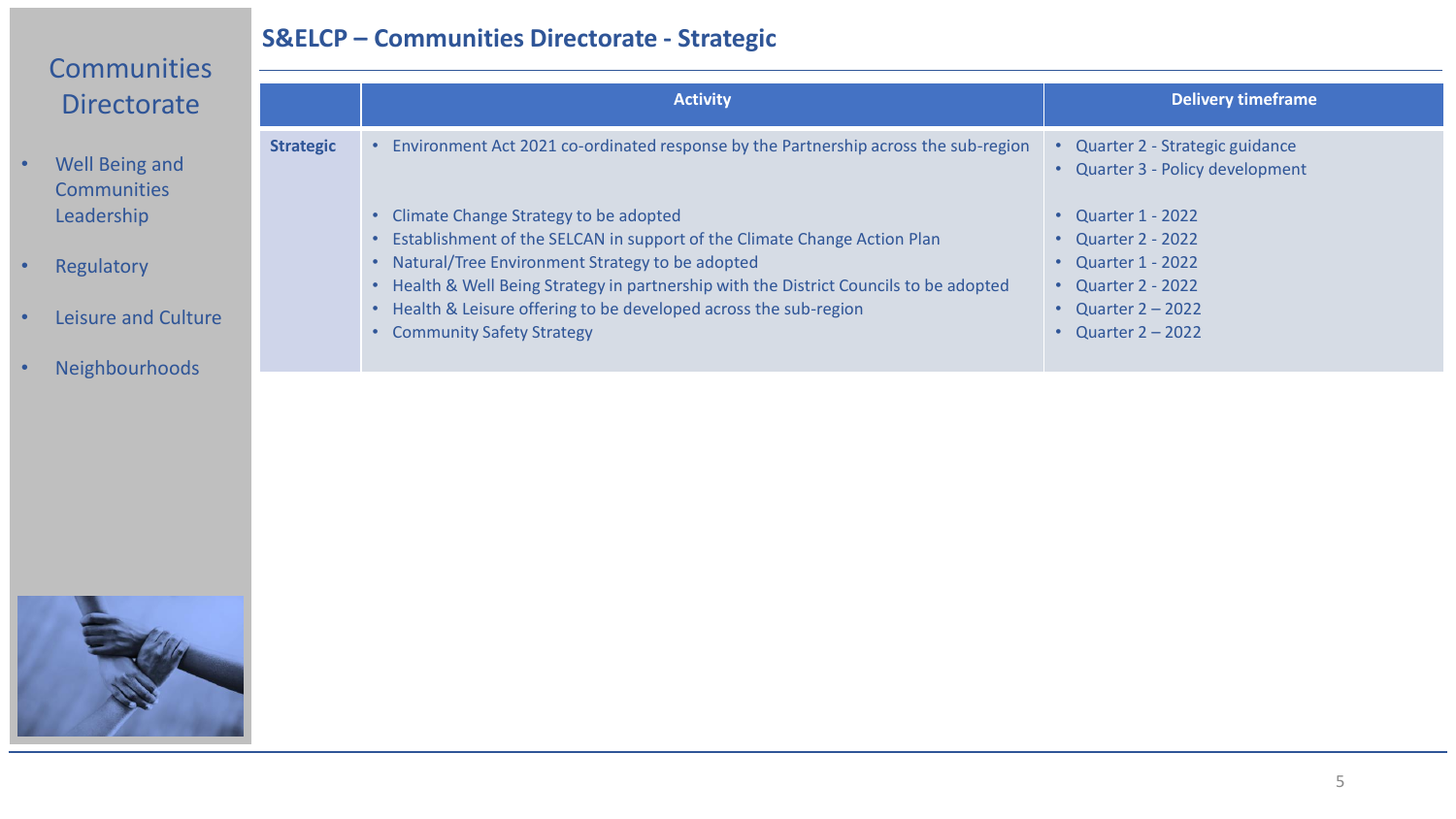#### **S&ELCP – Communities Directorate - Corporate**

| <b>Communities</b><br><b>Directorate</b>                        |                  | <b>Activity</b>                                                                                                                                                                                                                                                                                                                                                                                                                                                                                                                                                                                                                                                                                     | <b>Delivery timeframe</b>                                    |
|-----------------------------------------------------------------|------------------|-----------------------------------------------------------------------------------------------------------------------------------------------------------------------------------------------------------------------------------------------------------------------------------------------------------------------------------------------------------------------------------------------------------------------------------------------------------------------------------------------------------------------------------------------------------------------------------------------------------------------------------------------------------------------------------------------------|--------------------------------------------------------------|
| <b>Well Being and</b><br>$\bullet$<br>Communities<br>Leadership | <b>Corporate</b> | <b>Policy Alignment:</b><br>• Single Use Waste Policy to be adopted<br>• Customer Strategy to be adopted<br>• Leisure & Culture Strategy to be adopted<br>• Housing Strategy to be adopted                                                                                                                                                                                                                                                                                                                                                                                                                                                                                                          |                                                              |
| Regulatory                                                      |                  | <b>Quick Wins:</b><br>• Enviro-crime enforcement contract established for the Partnership<br>• Trusted Volunteer Scheme and Pride Teams to be developed across the sub-region                                                                                                                                                                                                                                                                                                                                                                                                                                                                                                                       |                                                              |
| Leisure and Culture                                             |                  | • Homelessness Prevention programme established across the Partnership<br>• Disability Facilities Grants to be developed across the sub-region and in partnership across Lincolnshire                                                                                                                                                                                                                                                                                                                                                                                                                                                                                                               |                                                              |
| <b>Neighbourhoods</b>                                           |                  | <b>Shared Services:</b><br>• Building Control Service implemented for the Partnership<br>Emergency Planning & Business Continuity implemented for the Partnership<br>• Health & Safety - Policy and Practice implemented for the Partnership<br>• Licensing & Land Charges implemented for the Partnership<br>• Climate Change implemented for the Partnership<br>• Community Safety - Policy and Practice implemented for the Partnership<br>Shared Learning: Rough Sleeping, Healthy lifestyles programmes, Carbon reduction, Wellbeing Service - Wellbeing Lincs,<br>Safeguarding, 'Affordable Warmth' - Energy Efficiency, Housing Support Fund, Resettlement Scheme, Carbon Literacy Training. | <b>Activity to be brought</b><br>forward within 36<br>months |
|                                                                 |                  | <b>Partnership Platform:</b><br>• Community Lottery Scheme established for the Partnership<br>• Crowd Funding Platform established for the Partnership                                                                                                                                                                                                                                                                                                                                                                                                                                                                                                                                              |                                                              |

#### **Asset Rationalisation**:

- Office/Depot space review and recommendations
- Street scene software alignment established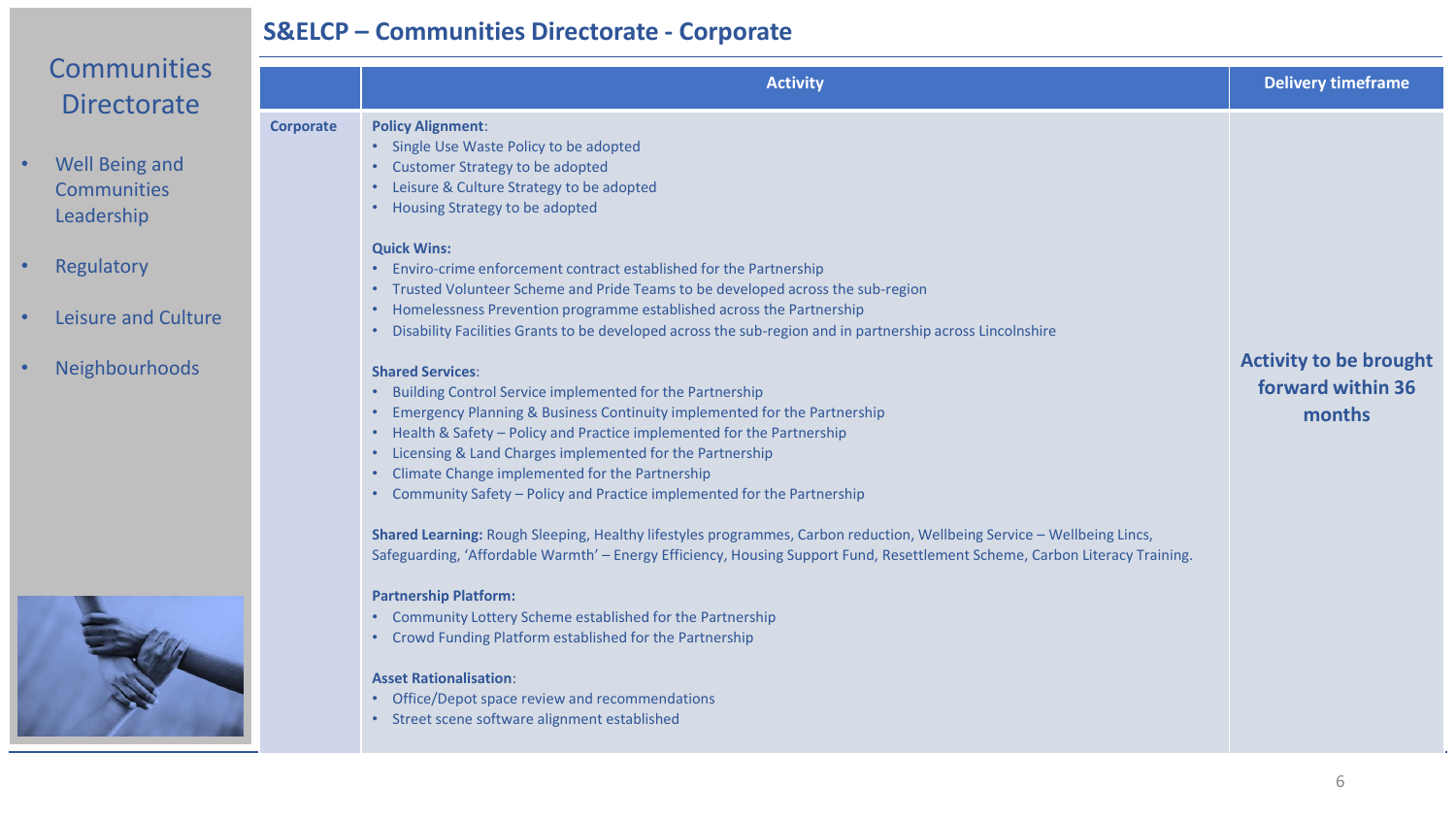#### **S&ELCP – Communities Directorate - Local**

# **Communities Directorate**

- Well Being and **Communities** Leadership
- Regulatory
- Leisure and Culture
- Neighbourhoods

|                                     | <b>Activity</b>                                                                                                                                                                                                                                                                                                                                                                                                                                        | <b>Delivery timeframe</b>                                                                                                                                    |
|-------------------------------------|--------------------------------------------------------------------------------------------------------------------------------------------------------------------------------------------------------------------------------------------------------------------------------------------------------------------------------------------------------------------------------------------------------------------------------------------------------|--------------------------------------------------------------------------------------------------------------------------------------------------------------|
| <b>Boston</b><br>Borough<br>Council | • Delivery the Empowering Healthier Communities Programme<br>• Deployment of the BEIS Green Homes Funding across the sub-region<br>• Implementation of the Pride in Boston programme<br>• Implementation of Waste Collection round review<br>• Implementation of the Carbon Reduction plan<br>• Markets restructure proposals for the Partnership<br>Leisure facilities (Towns Fund Programme)<br>Implementation of the Land Charges Migration to HMLR | Quarter 1 - 2022<br>Quarter 1 - 2022<br>Quarter 1 - 2022<br>Quarter 1 - 2022<br>• Quarter $1 - 2022$<br>Quarter $2 - 2022$<br><b>TBA</b><br>Quarter 4 - 2023 |

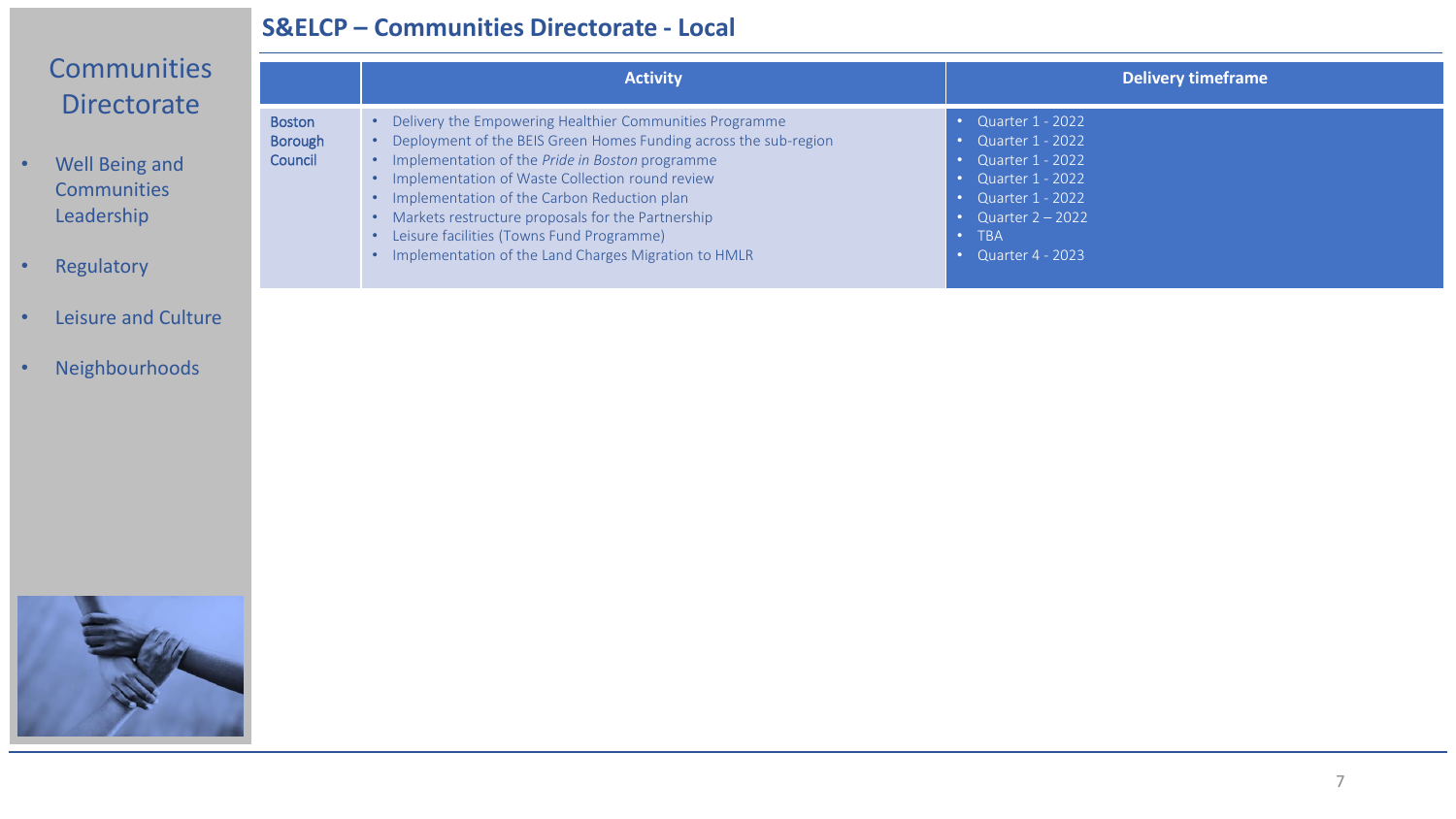#### **S&ELCP – Communities Directorate - Local**

| Communities                                                                     |                                                   | <b>Activity</b>                                                                                                                                                                                                                                                                                                                                                                                    | <b>Delivery timeframe</b>                                                                                                                    |
|---------------------------------------------------------------------------------|---------------------------------------------------|----------------------------------------------------------------------------------------------------------------------------------------------------------------------------------------------------------------------------------------------------------------------------------------------------------------------------------------------------------------------------------------------------|----------------------------------------------------------------------------------------------------------------------------------------------|
| <b>Directorate</b><br><b>Well Being and</b><br><b>Communities</b><br>Leadership | <b>East Lindsey</b><br><b>District</b><br>Council | Implementation of a new Trust Business Plan with Magna Vitae<br>• Established the Community Hub Service Access Model<br>• Deployment of the BEIS Green Homes Funding across the sub-region<br>• Delivery of the Ageing Better Programme<br>• Implementation of the Pride in East Lindsey programme<br>• Implementation of the Carbon Reduction plan<br><b>Establish a Commercial Waste Service</b> | • Quarter $1 - 2022$<br>Quarter 1 - 2022<br>Quarter 1 - 2022<br>Quarter 1 - 2022<br>Quarter 1 - 2022<br>Quarter 1 - 2022<br>Quarter 2 - 2022 |
| Regulatory                                                                      |                                                   | Delivery of twin stream recycling collections<br>Markets restructure proposed for the Partnership<br>Delivery of the 3G pitch in Louth (subject to funding)                                                                                                                                                                                                                                        | Quarter 2 - 2022<br>Quarter 2 - 2022<br>Quarter 3 - 2022                                                                                     |
| Leisure and Culture                                                             |                                                   | Leisure and Learning Centre in Mablethorpe (Towns Fund Programme)<br>Campus for Future Living in Mablethorpe (Towns Fund Programme)                                                                                                                                                                                                                                                                | <b>TBA</b><br><b>TBA</b>                                                                                                                     |
| <b>Neighbourhoods</b>                                                           |                                                   | Cultural Skegness (Towns Fund Programme)<br>Delivery of the Public conveniences programme                                                                                                                                                                                                                                                                                                          | <b>TBA</b><br>Quarter 4 - 2023                                                                                                               |

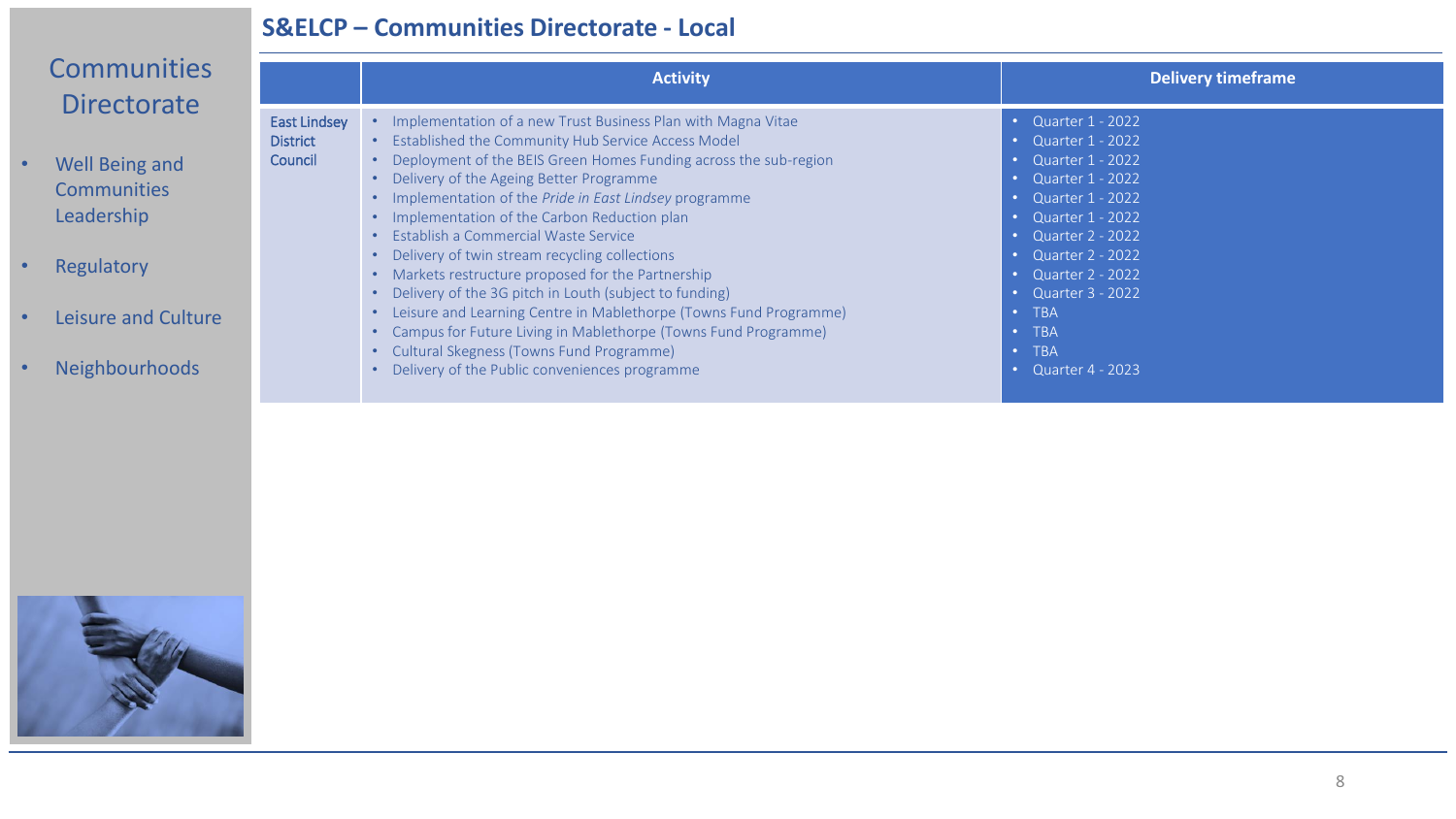#### **S&ELCP – Communities Directorate - Local**

# **Communities Directorate**

- Well Being and **Communities** Leadership
- Regulatory
- Leisure and Culture
- Neighbourhoods

|                                                | <b>Activity</b>                                                                                                                                                                                                                                                                                                                                                         | <b>Delivery timeframe</b>                                                                                                            |
|------------------------------------------------|-------------------------------------------------------------------------------------------------------------------------------------------------------------------------------------------------------------------------------------------------------------------------------------------------------------------------------------------------------------------------|--------------------------------------------------------------------------------------------------------------------------------------|
| South<br>Holland<br><b>District</b><br>Council | Implementation of the Pride in South Holland Programme<br>Implementation of the Garden Waste collection expansion<br>Deployment of the BEIS Green Homes Funding across the sub-region<br>Implementation of the Carbon Reduction plan<br>Markets restructure proposals for the Partnership<br>Leisure facilities<br>Implementation of the Land Charges Migration to HMLR | • Quarter $1 - 2022$<br>Quarter 1 - 2022<br>Quarter 1 - 2022<br>Quarter 2 - 2022<br>Quarter 2 - 2022<br><b>TBA</b><br>Quarter 4 2023 |

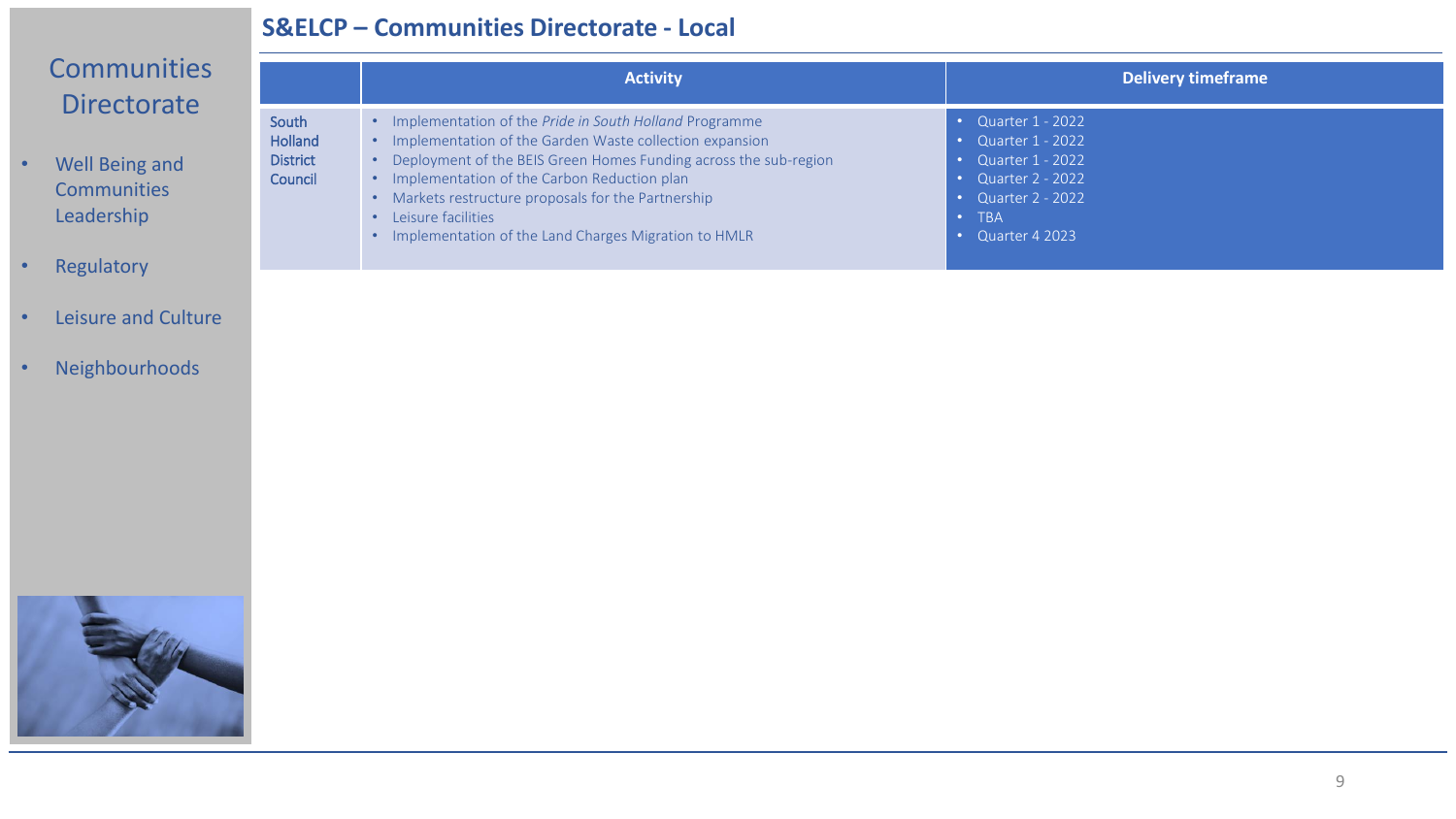#### **S&ELCP – Corporate Development Directorate - Strategic**



- Corporate
- Governance
- Finance
- Housing

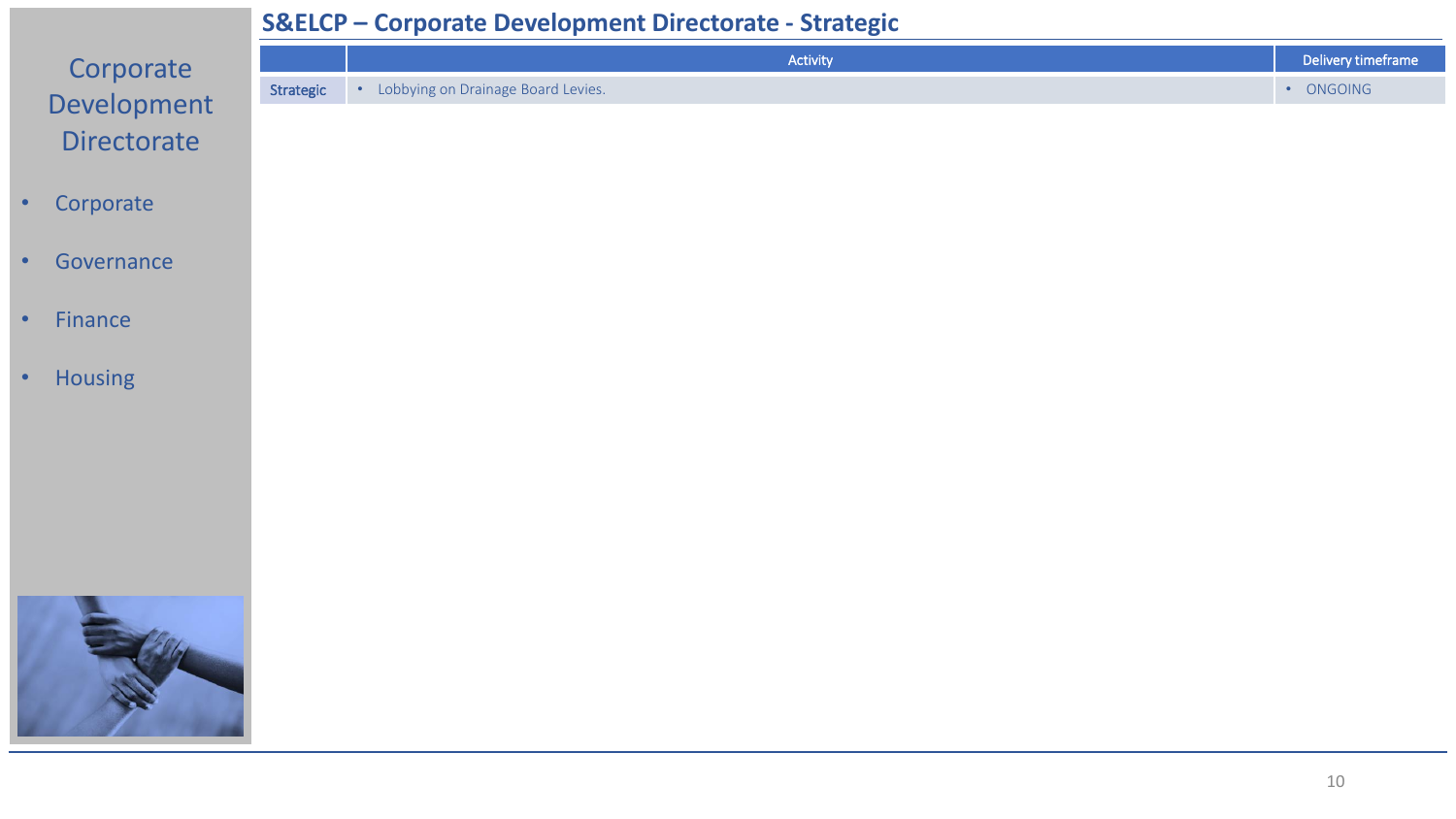#### **S&ELCP – Corporate Development Directorate - Corporate**

| Corporate          |           | Activity                                                                                                                                                  | Delivery timeframe    |
|--------------------|-----------|-----------------------------------------------------------------------------------------------------------------------------------------------------------|-----------------------|
|                    | Corporate | <b>Policy Alignment</b>                                                                                                                                   |                       |
| Development        |           | • Single Workforce Development Strategy to be adopted                                                                                                     |                       |
| <b>Directorate</b> |           | • Single ICT and Digital Strategy to be adopted                                                                                                           |                       |
|                    |           | • Undertake Constitution Review targeting critical areas, Contract and Finance Procedure Rules.                                                           |                       |
|                    |           | • Procurement Strategy to be adopted                                                                                                                      |                       |
| Corporate          |           | • Initial assessment of potential to align policy/procedure for Information Management (FOI/Data Protection) and investigation of                         |                       |
|                    |           | complaints                                                                                                                                                |                       |
|                    |           | • Bring forward for consideration the Model Code of Conduct at all three Councils (ELDC/BBC likely sooner than Q1)                                        |                       |
| Governance         |           |                                                                                                                                                           |                       |
|                    |           | <b>Quick Wins</b>                                                                                                                                         |                       |
|                    |           | • Single Workforce Training Plan to be in place & Staff Awards Event to take place.<br>• Review and identification of common subscriptions and contracts. |                       |
| Finance            |           | • Committee Calendar Alignment across Partnership Councils                                                                                                |                       |
|                    |           | • Review Mayoral support and budget in BBC                                                                                                                | <b>Activity to be</b> |
| <b>Housing</b>     |           | • Terms and Conditions Review below CMT to be undertaken.                                                                                                 | brought forward       |
|                    |           |                                                                                                                                                           | within 36             |
|                    |           | <b>Shared Services</b>                                                                                                                                    | months                |
|                    |           | • Arrangement for shared Communications Service to be brought forward.                                                                                    |                       |
|                    |           | • Arrangement for shared Transformation Team to be brought forward.                                                                                       |                       |
|                    |           | • Outline business case for shared team in Information Management/Corporate Complaints.                                                                   |                       |
|                    |           | Shared Learning - Communications, Organisational Development, Housing Management and Delivery, Co-ordination of election preparation                      |                       |
|                    |           | for 2023, Exploring Partnership opportunities in social housing.                                                                                          |                       |
|                    |           | <b>Partnership Platform</b>                                                                                                                               |                       |
|                    |           | • LGA Peer Review of Partnership to be hosted.                                                                                                            |                       |
|                    |           | • HR Policies to have been reviewed, aligned and adopted across the Partnership.                                                                          |                       |
|                    |           | • Single Performance Management approach for the Partnership and associated system.                                                                       |                       |
|                    |           | • Develop Business Case to explore back office service opportunities with PSPS                                                                            |                       |

• Alignment of Internal Audit

#### Back office alignment

- Implementation of new Telephony System
- Customer Relationship Management Solution deployment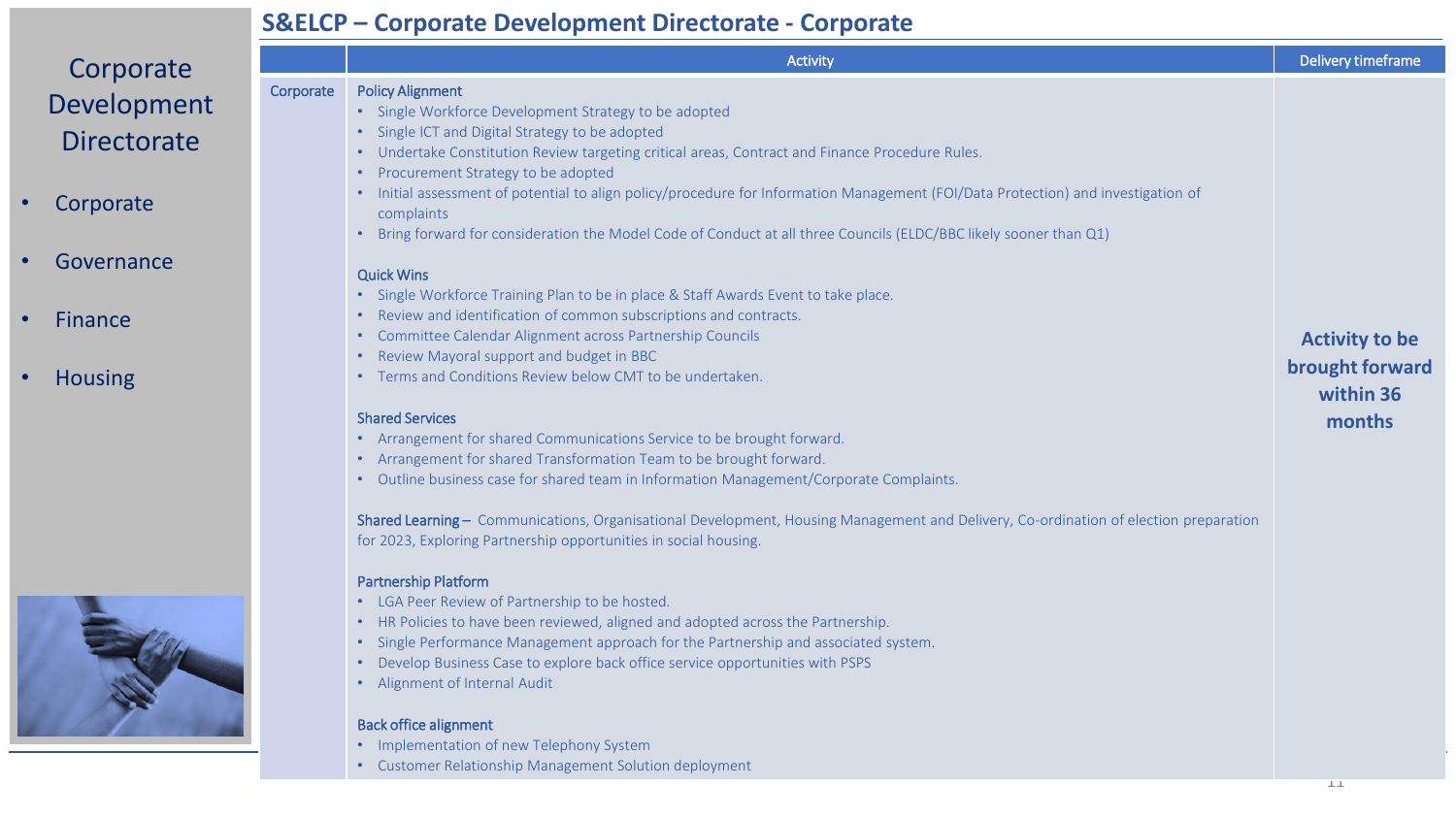### **S&ELCP – Corporate Development Directorate - Local**

| Corporate                         |                                            | <b>Activity</b>                                                                                                                                                               | Delivery timeframe                                                       |
|-----------------------------------|--------------------------------------------|-------------------------------------------------------------------------------------------------------------------------------------------------------------------------------|--------------------------------------------------------------------------|
| Development<br><b>Directorate</b> | <b>Boston</b><br><b>Borough</b><br>Council | 1. Deliver new website for the Council and associated website accessibility compliance.<br>2. 'Be a Councillor' campaign delivery.<br>3. Implementation of new finance system | • $Q3 - 2022$<br>Throughout 2022/23<br>$\bullet$<br>• Quarter $2 - 2022$ |
| Corporate<br>$\bullet$            |                                            |                                                                                                                                                                               |                                                                          |
| Governance<br>$\bullet$           |                                            |                                                                                                                                                                               |                                                                          |
| Finance<br>$\bullet$              |                                            |                                                                                                                                                                               |                                                                          |
| <b>Housing</b><br>$\bullet$       |                                            |                                                                                                                                                                               |                                                                          |
|                                   |                                            |                                                                                                                                                                               |                                                                          |
|                                   |                                            |                                                                                                                                                                               |                                                                          |
|                                   |                                            |                                                                                                                                                                               |                                                                          |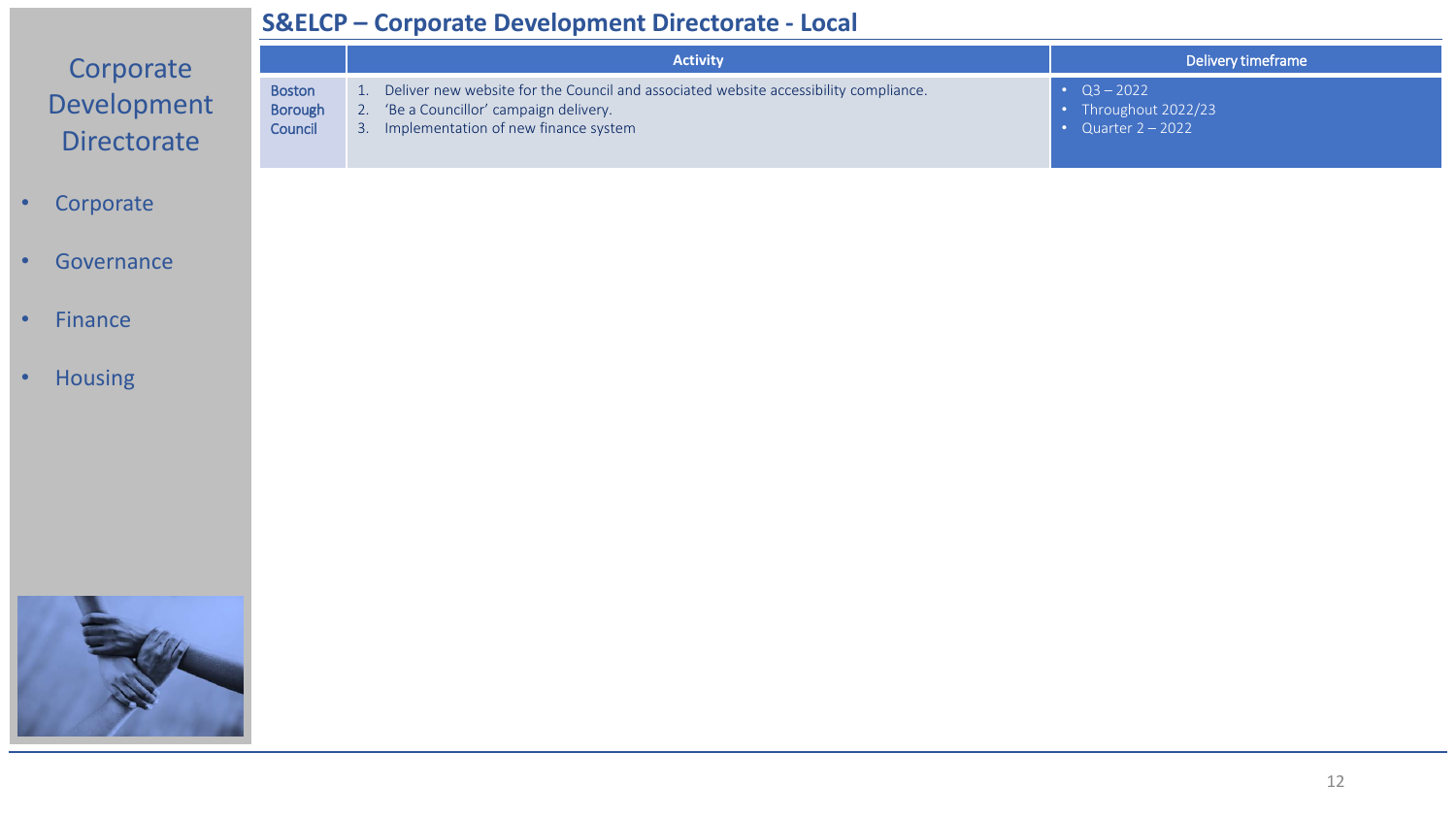#### **S&ELCP – Corporate Development Directorate - Local**

|                                                |                                               | <b>Activity</b>                                                                                                                             | <b>Delivery timeframe</b>                                                             |  |
|------------------------------------------------|-----------------------------------------------|---------------------------------------------------------------------------------------------------------------------------------------------|---------------------------------------------------------------------------------------|--|
| Corporate<br>Development<br><b>Directorate</b> | East<br>Lindsey<br><b>District</b><br>Council | 1. Implementation of the Uniform case. management system - phase 2.<br>2. Move to Public Sector Hub<br>3. Website accessibility compliance. | • Quarter $3 - 2022$<br>Quarter 1 and $2 - 2022$<br>$\bullet$<br>• Quarter $1 - 2022$ |  |
| Corporate<br>$\bullet$                         |                                               |                                                                                                                                             |                                                                                       |  |
| Governance<br>$\bullet$                        |                                               |                                                                                                                                             |                                                                                       |  |
| Finance<br>$\bullet$                           |                                               |                                                                                                                                             |                                                                                       |  |
| <b>Housing</b><br>$\bullet$                    |                                               |                                                                                                                                             |                                                                                       |  |
|                                                |                                               |                                                                                                                                             |                                                                                       |  |
|                                                |                                               |                                                                                                                                             |                                                                                       |  |
|                                                |                                               |                                                                                                                                             |                                                                                       |  |
|                                                |                                               |                                                                                                                                             | $\sim$                                                                                |  |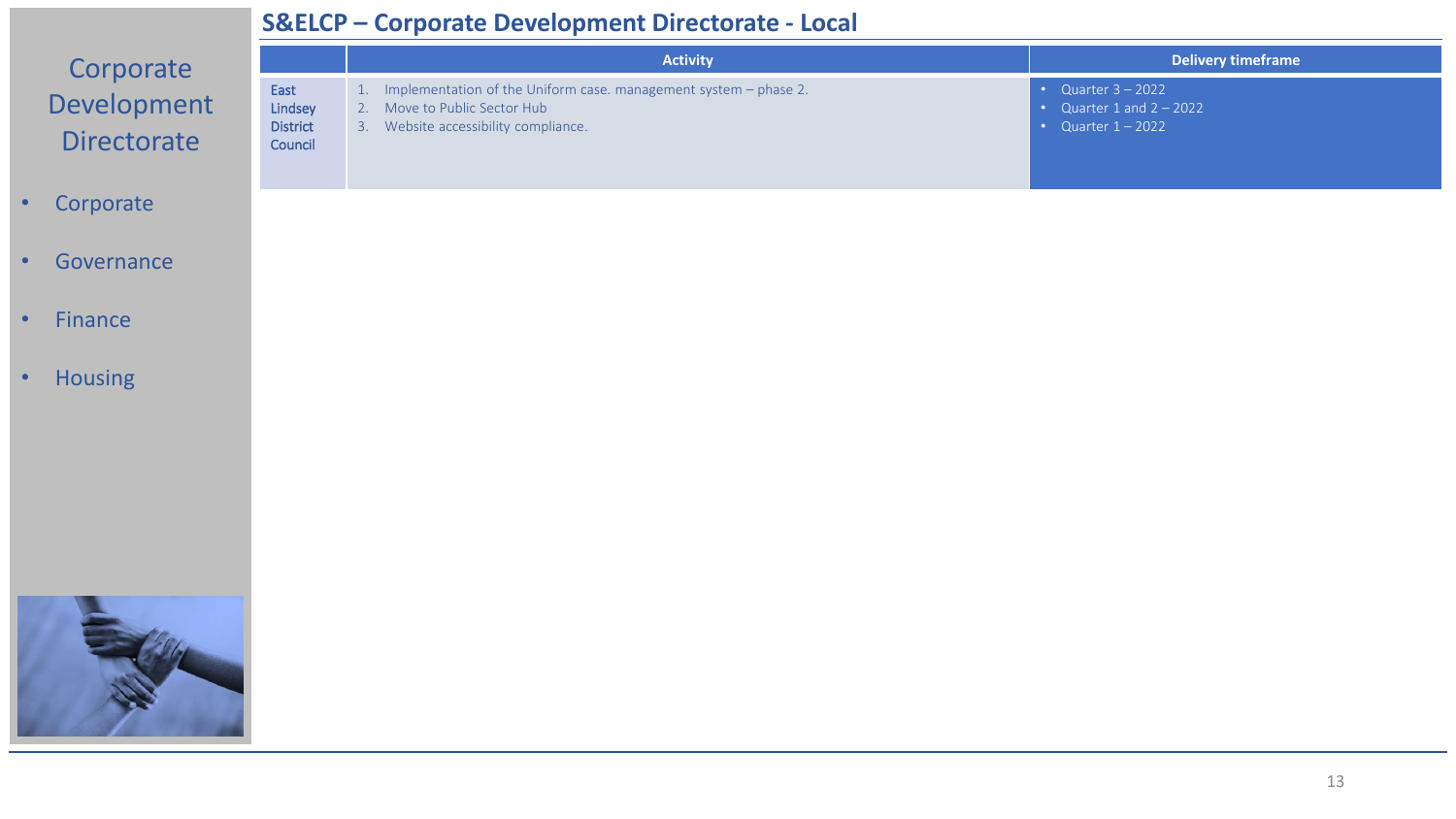#### **S&ELCP – Corporate Development Directorate - Local**

|                             | JQLLCI           | Corporate Development Directorate - Local                                                      |                                                |
|-----------------------------|------------------|------------------------------------------------------------------------------------------------|------------------------------------------------|
| Corporate                   |                  | <b>Activity</b>                                                                                | Delivery timeframe                             |
| Development                 | South<br>Holland | 1. Continuation of the Digital Programme.<br>Continued system separation from Breckland.<br>2. | · ONGOING<br>ONGOING<br>$\bullet$ .            |
| <b>Directorate</b>          | <b>District</b>  | Website accessibility compliance.<br>3.                                                        | • Quarter $2 - 2022$                           |
|                             | Council          | 4. Review of customer feedback and engagement process in HRA.<br>5. Sheltered Housing Review   | • Quarter $1 - 2022$<br>ONGOING<br>$\bullet$ . |
| Corporate                   |                  |                                                                                                |                                                |
|                             |                  |                                                                                                |                                                |
| Governance                  |                  |                                                                                                |                                                |
|                             |                  |                                                                                                |                                                |
| Finance<br>$\bullet$        |                  |                                                                                                |                                                |
| <b>Housing</b><br>$\bullet$ |                  |                                                                                                |                                                |
|                             |                  |                                                                                                |                                                |
|                             |                  |                                                                                                |                                                |
|                             |                  |                                                                                                |                                                |
|                             |                  |                                                                                                |                                                |
|                             |                  |                                                                                                |                                                |
|                             |                  |                                                                                                |                                                |
|                             |                  |                                                                                                |                                                |
|                             |                  |                                                                                                |                                                |
|                             |                  |                                                                                                |                                                |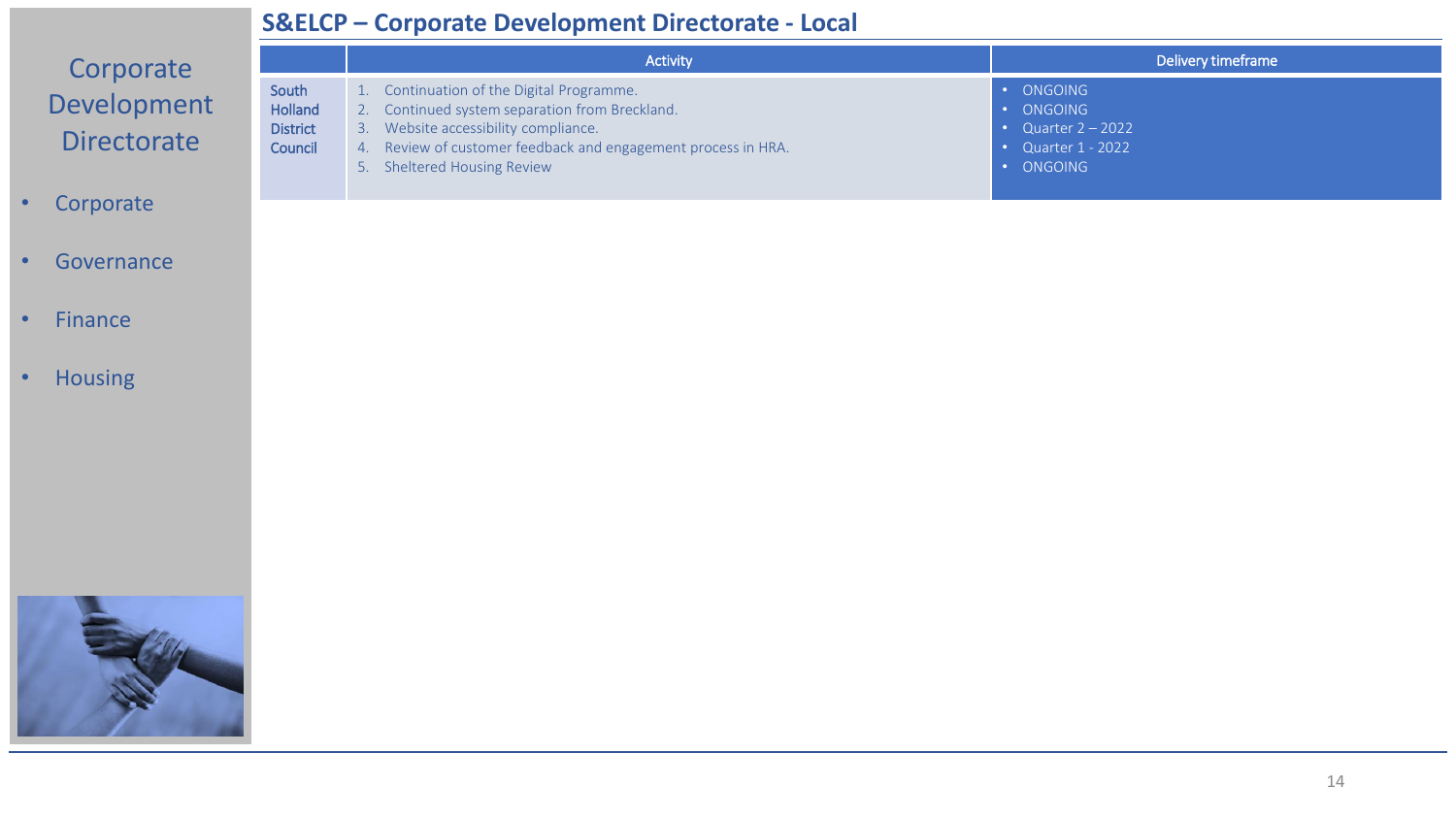### **S&ELCP – Growth Directorate - Strategic**

| Growth                                                                      |                  | <b>Activity</b>                                                                                                                                                                                                                                                                                                                                                                                                                                                                                                                                                                                                                                                                              | <b>Delivery timeframe</b>                                                 |
|-----------------------------------------------------------------------------|------------------|----------------------------------------------------------------------------------------------------------------------------------------------------------------------------------------------------------------------------------------------------------------------------------------------------------------------------------------------------------------------------------------------------------------------------------------------------------------------------------------------------------------------------------------------------------------------------------------------------------------------------------------------------------------------------------------------|---------------------------------------------------------------------------|
| Directorate                                                                 | <b>Strategic</b> | Continue to lobby external partners and build the case for major investment into the transport network across the SELCP area,<br>including road, rail, port and public transport investment                                                                                                                                                                                                                                                                                                                                                                                                                                                                                                  | • ONGOING                                                                 |
| <b>Economic Growth</b><br><b>Strategic Growth and</b><br><b>Development</b> |                  | To identify power, water and digital utility constraints across SECLP area and to work with partners and the private sector to secure<br>investment in meeting the utility needs of the area and develop a strategy to address any challenges / opportunities<br>To deliver the Towns Deal Programme for Boston and East Lindsey<br>To further develop the relationship with Homes England, DLUHC and others to secure strategic investment into the SELCP area - in<br>particular to support housing growth and delivery across small, medium and major sites<br>To support and influence the delivery of the UK Food Valley initiative - acting as a means to secure additional investment | • ONGOING<br>• ONGOING<br>• ONGOING<br>ONGOING<br>$\bullet$               |
| Planning and<br><b>Strategic</b><br>Infrastructure                          |                  | Develop a coordinated strategy to strengthen the place-based approach to economic growth and realise the potential of the sub-<br>region - including combination of Economic Growth Strategy, Cultural Strategy and Local Plan(s)<br>Develop a coordinated approach to the visitor economy and support the sector through a post-Covid response, working in partnership<br>with the Destination Management Organisation.                                                                                                                                                                                                                                                                     | • COMMENCED BY<br>Q <sub>2</sub><br><b>COMMENCED BY</b><br>Q <sub>2</sub> |

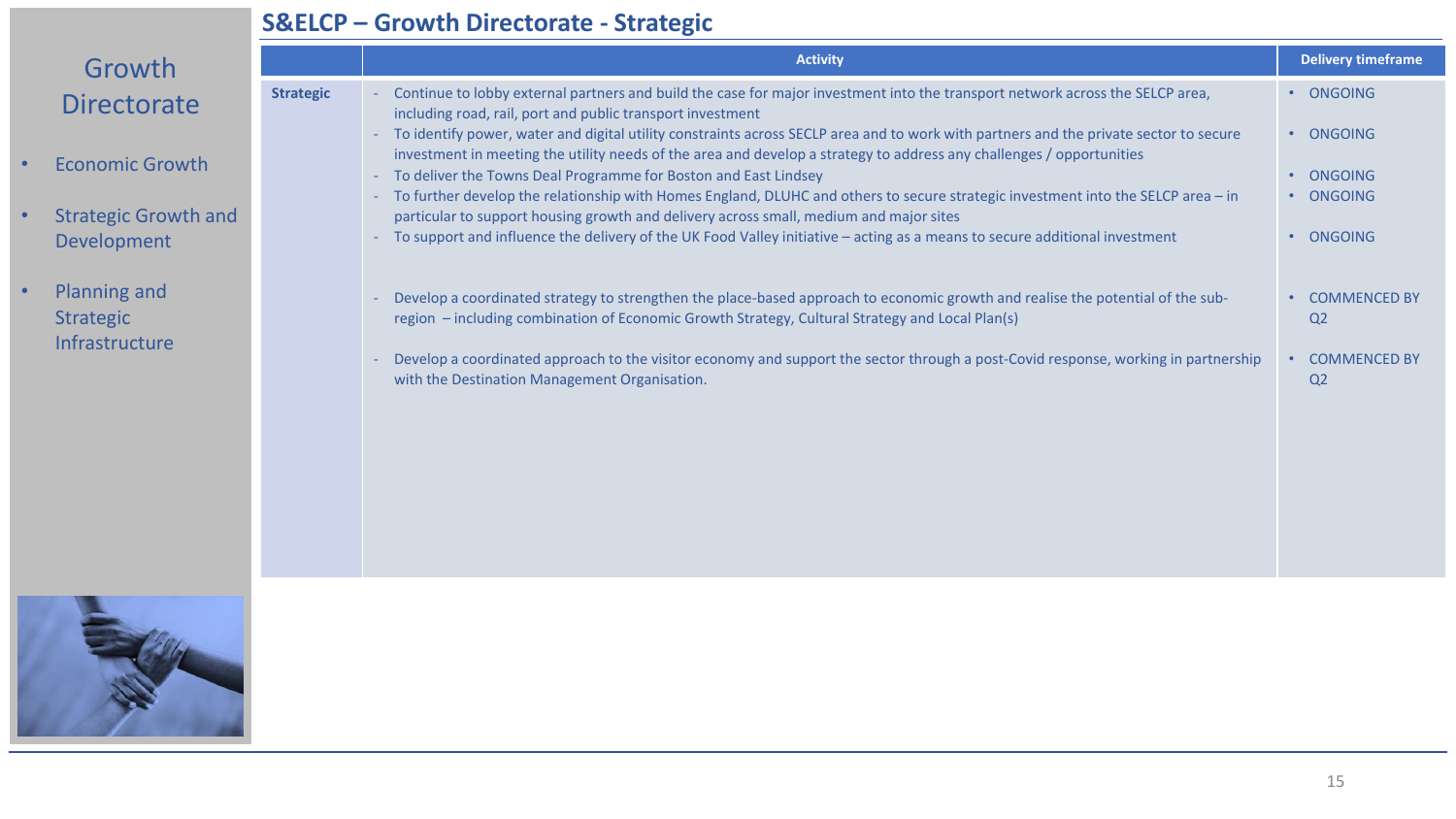#### **S&ELCP – Growth Directorate - Corporate**

| Growth             |
|--------------------|
| <b>Directorate</b> |

- Economic Growth
- Strategic Growth and Development
- Planning and Strategic Infrastructure



|           | <b>Activity</b>                                                                                                                                                                                                                                                                                                                                                                                                                                                                                                                                                                                                                                                                                                                                                                                                                                                                                                                                                                                                                                                                                                                                                                                                                                                                                                                                                                                                                                                                                                                                                                                                | <b>Delivery timeframe</b><br>$\bullet$                          |
|-----------|----------------------------------------------------------------------------------------------------------------------------------------------------------------------------------------------------------------------------------------------------------------------------------------------------------------------------------------------------------------------------------------------------------------------------------------------------------------------------------------------------------------------------------------------------------------------------------------------------------------------------------------------------------------------------------------------------------------------------------------------------------------------------------------------------------------------------------------------------------------------------------------------------------------------------------------------------------------------------------------------------------------------------------------------------------------------------------------------------------------------------------------------------------------------------------------------------------------------------------------------------------------------------------------------------------------------------------------------------------------------------------------------------------------------------------------------------------------------------------------------------------------------------------------------------------------------------------------------------------------|-----------------------------------------------------------------|
| Corporate | <b>Quick Wins</b><br>• Alignment of BBC/ELDC contracts for Archaeology and Historic Built Environment support (Conservation)<br>Establishment of a 'funding team' - aim to coordinate and realise future funding opportunities across our sub-region<br>Targeted and intensive recruitment to fill vacant professional posts<br>Development of a shared data resource and evidence base – to allow efficient access to information and data to support all activities.<br>Shared Services-<br>Principle of temporary sharing Planning 'case officer' support, as necessary, established to provide resilience within all 3 Councils<br>functions and address pressure points<br>Stabilise BBC/ELDC teams in Planning and Economic Growth following reviews<br>Shared Learning-<br>Housing 'enabling' and housing pipeline development<br>Response to the Environment Bill and additional burdens/requirements.<br>Partnership Platform - Lobbying and influencing external partners for investment – examples include:<br>Housing - Homes England; Registered Providers & local developers<br>Economy: GLLEP; FPN; Local suppliers;<br>Transport: Midlands Connect; Highways England; Network Rail; Port of Boston<br>Flooding & Drainage: EA; Drainage Boards; Collaborative agreement with EA/UoL/LCC - 'adaptation strategy' for the Coast; Humber<br><b>Strategy Board</b><br>Visitor Economy: DMO; DCMS; Visit England<br>$\bullet$<br>Government and other agencies - HM Government - Build Back Better, Towns Fund accountability, Levelling up, Theddlethorpe<br>Working Group; FE & HE providers; NHS | <b>Activity to be</b><br>brought<br>forward within<br>36 months |
|           |                                                                                                                                                                                                                                                                                                                                                                                                                                                                                                                                                                                                                                                                                                                                                                                                                                                                                                                                                                                                                                                                                                                                                                                                                                                                                                                                                                                                                                                                                                                                                                                                                |                                                                 |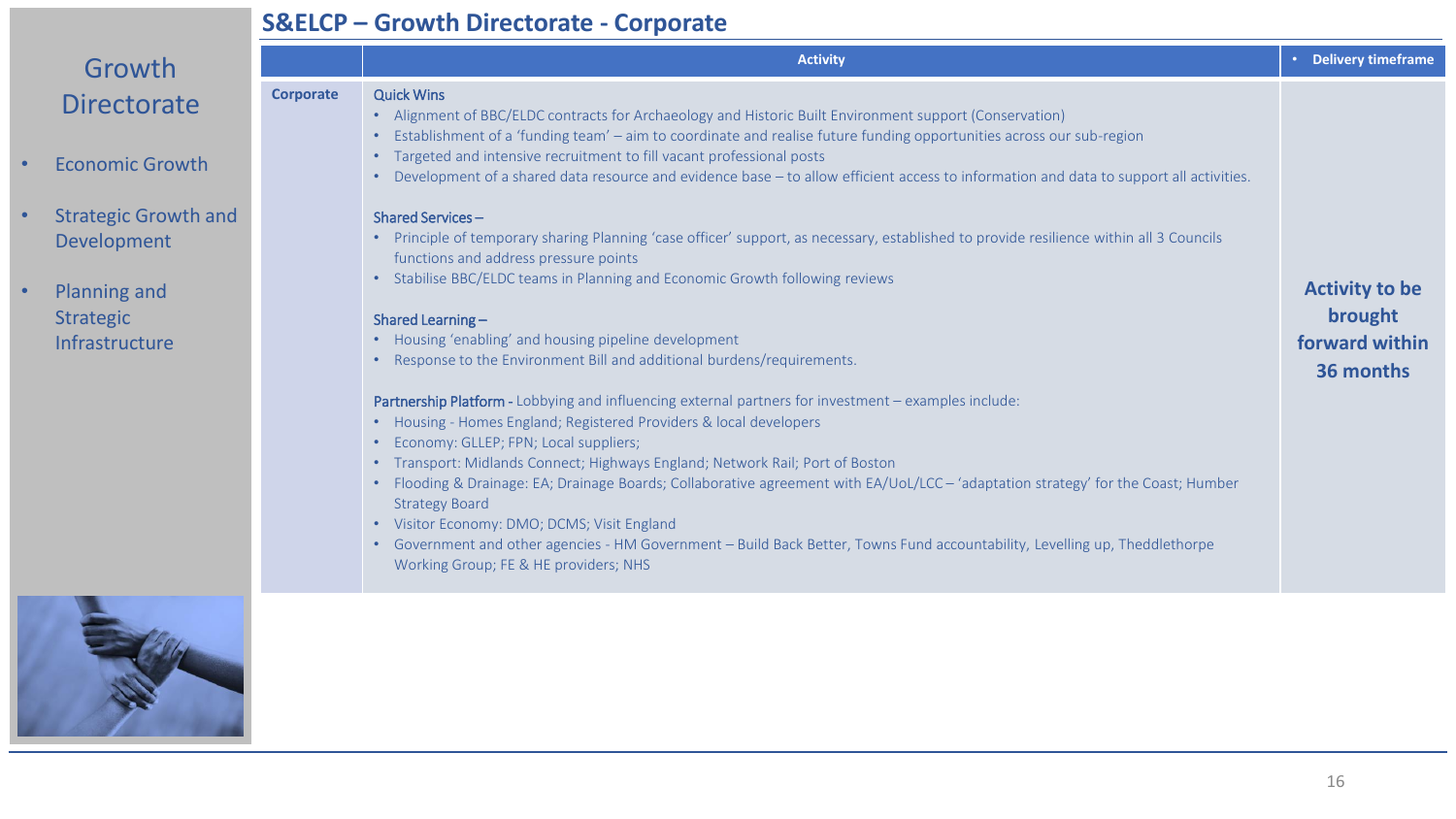### **S&ELCP – Growth Directorate - Local**

| Growth                                                           |                                                   | <b>Activity</b>                                                                                                                                                                                                                                                                                                                                                                      | Delivery timeframe                                                           |  |
|------------------------------------------------------------------|---------------------------------------------------|--------------------------------------------------------------------------------------------------------------------------------------------------------------------------------------------------------------------------------------------------------------------------------------------------------------------------------------------------------------------------------------|------------------------------------------------------------------------------|--|
| <b>Directorate</b>                                               | <b>Boston</b><br><b>Borough</b><br><b>Council</b> | <b>Boston City Status application outcome</b><br><b>Boston Port</b><br>$\sim$ .<br><b>Boston Black Sluice Pumping Station</b>                                                                                                                                                                                                                                                        | • $Q3 - 2022$<br>ONGOING<br><b>Project Development Ongoing</b>               |  |
| <b>Economic Growth</b>                                           |                                                   | Review Historic Place Panel Recommendations and establish response actions<br><b>Boston Town Centre regeneration (PE21)</b><br>Boston Leisure (Towns Fund) - strategy for delivery of improved offer                                                                                                                                                                                 | Q122/23<br>ONGOING<br>Q1/Q2 2022                                             |  |
| <b>Strategic Growth and</b><br><b>Development</b>                |                                                   | <b>Towns Fund Board &amp; Projects</b><br>Boston Conservation Area & Management Plan review - to update appraisal and management plan<br>Boston Alternative Energy Facility (BAEF) – conclusion of examination, and move to delivery<br>depending on outcome                                                                                                                         | ONGOING<br>$\cdot$ By 2023<br>Examination to conclude Q1/2; Decision by Q3   |  |
| <b>Planning and</b><br><b>Strategic</b><br><b>Infrastructure</b> |                                                   | Heckington Fen Solar scheme (NSIP)<br>Progression of strategic housing allocations (West 2 and Sou 6) in Local Plan<br>Development of Cultural Strategy<br>Review of employment opportunities/allocations and future areas of focus - Potential LDO<br>Review feedback from Levelling Up 1 submission and prepare proposals in readiness for next<br>funding round (Levelling Up 2). | Submission by end of 2023<br>ONGOING<br>ONGOING<br>ONGOING<br>$Q1/Q2 - 2022$ |  |

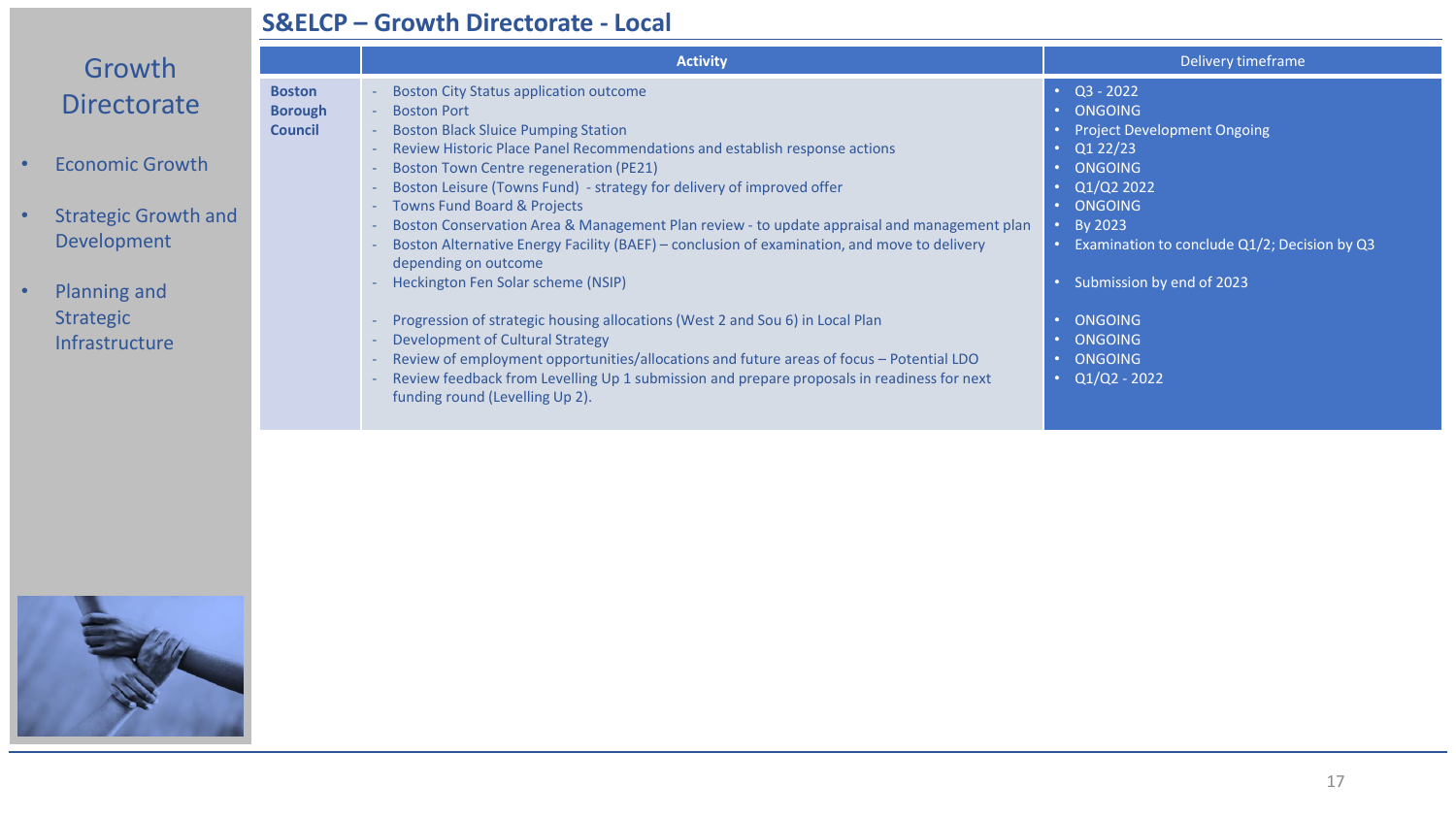#### **S&ELCP – Growth Directorate - Local**

# Growth **Directorate**

- Economic Growth
- Strategic Growth and Development
- Planning and Strategic Infrastructure

|                                                             | <b>Activity</b>                                                                                                                                                                                                                                                                                                                                                                                                                                                                                                                                                                                           | <b>Delivery timeframe</b>                                                                                                    |
|-------------------------------------------------------------|-----------------------------------------------------------------------------------------------------------------------------------------------------------------------------------------------------------------------------------------------------------------------------------------------------------------------------------------------------------------------------------------------------------------------------------------------------------------------------------------------------------------------------------------------------------------------------------------------------------|------------------------------------------------------------------------------------------------------------------------------|
| East<br><b>Lindsey</b><br><b>District</b><br><b>Council</b> | Skegness Gateway Local Development Order - making of LDO and move to delivery<br>Delivery of Vital and Viable Action Plans<br>Delivery of Lincolnshire Wolds Outdoor Festival<br>Adoption of Destination Strategy and SLA/promotion agreement with DMO<br><b>Business Improvement District Ballot</b><br><b>Towns Fund Board &amp; Projects</b><br>Covid 19 Grants - Recovery & Resilience<br>- S73s / LDOs – conclusion of matters relating to extension of the season<br>Review feedback from Levelling Up 1 submission, and prepare proposals in readiness for next<br>funding round (Levelling Up 2). | $\cdot$ Q3 - 2022<br>ONGOING<br>$Q1 - 2022$<br>$Q2 - 2022$<br>$Q2 - 2022$<br>ONGOING<br>ONGOING<br>ONGOING<br>$Q1/Q2 - 2022$ |

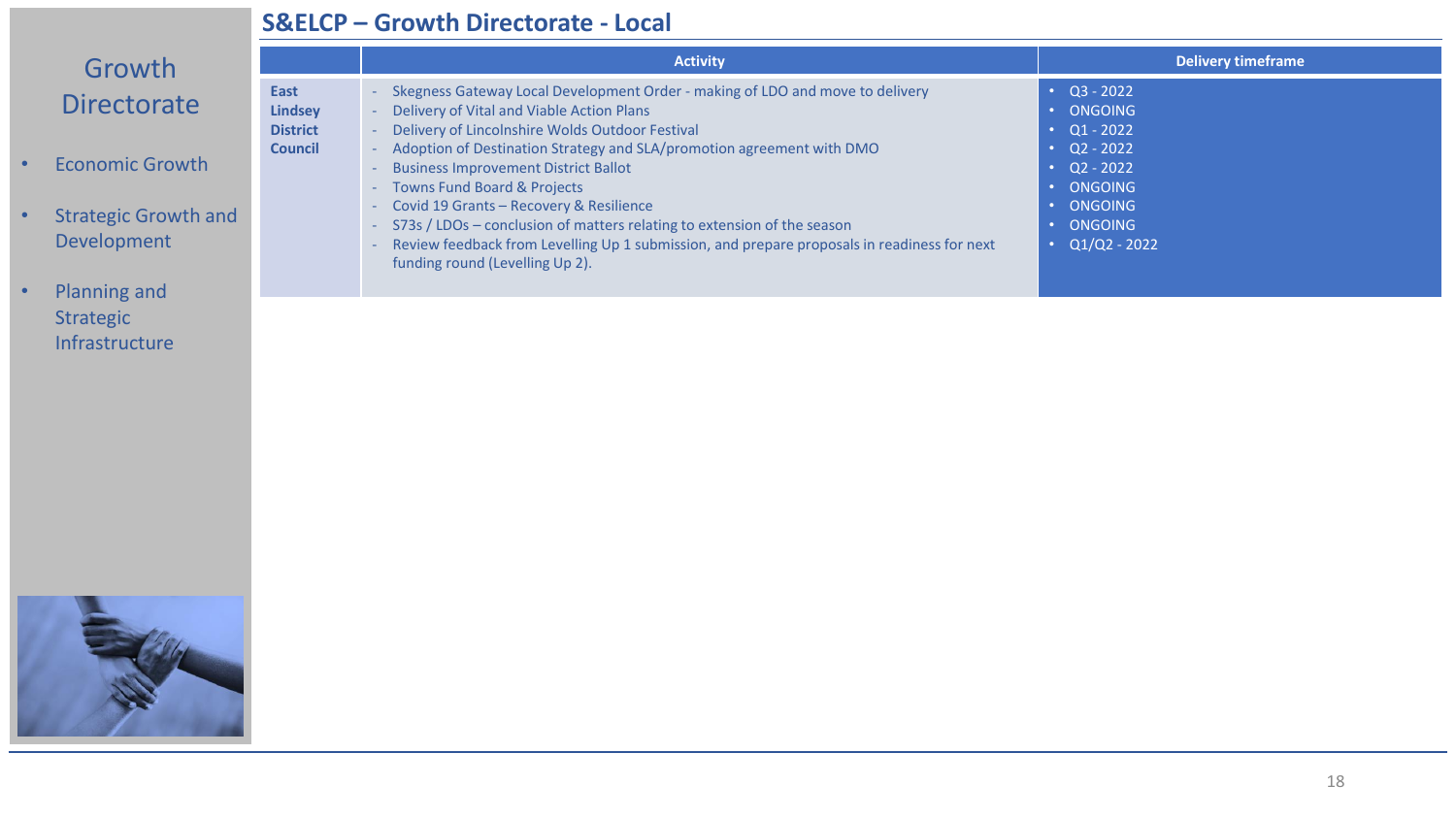#### **S&ELCP – Growth Directorate - Local**

| Growth                      |                                   | <b>Activity</b>                                                                                                                                                                                           | Delivery timeframe     |
|-----------------------------|-----------------------------------|-----------------------------------------------------------------------------------------------------------------------------------------------------------------------------------------------------------|------------------------|
| <b>Directorate</b>          | <b>South</b><br><b>Holland</b>    | Progress continued delivery of the Holbeach Food Enterprise Zone, and securing further inward<br>investment into the site                                                                                 | ONGOING<br>$\bullet$ . |
| <b>Economic Growth</b>      | <b>District</b><br><b>Council</b> | - Secure 'start on site' of Section 5 of the Spalding Western Relief Road, and progress delivery of the<br>housing allocations associated with Section 5                                                  | $\overline{Q1}$ - 2022 |
| <b>Strategic Growth and</b> |                                   | Working in partnership with LCC to progress delivery of further sections of the SWRR, to in tun<br>support housing growth to the west of Spalding                                                         | <b>ONGOING</b>         |
| <b>Development</b>          |                                   | Secure an extension to the Grants4Growth programme, and further expand delivery into the SECLP<br>area                                                                                                    | $Q2 - 2022$            |
|                             |                                   | Further develop and deliver on the Holbeach and Spalding Town Centre Improvement Plans                                                                                                                    | ONGOING                |
| Planning and                |                                   | Secure power utility investment for Holbeach and Long Sutton through WPD, to enable future growth<br>Progress the delivery of Extra Care Housing within the district, and other forms of housing enabling | $Q3 - 2022$<br>ONGOING |
| <b>Strategic</b>            |                                   | Close-down of South Holland Growth and Recovery Fund, and evaluate local impact to inform future<br>funding applications to government for business support                                               | • $Q1 - 2022$          |
| Infrastructure              |                                   | Spalding and Holbeach Conservation Area & Management Plan review                                                                                                                                          | <b>ONGOING</b>         |
|                             |                                   | Develop a "Levelling Up" proposal for Spalding                                                                                                                                                            | $Q1 - 2022$            |
|                             |                                   |                                                                                                                                                                                                           |                        |

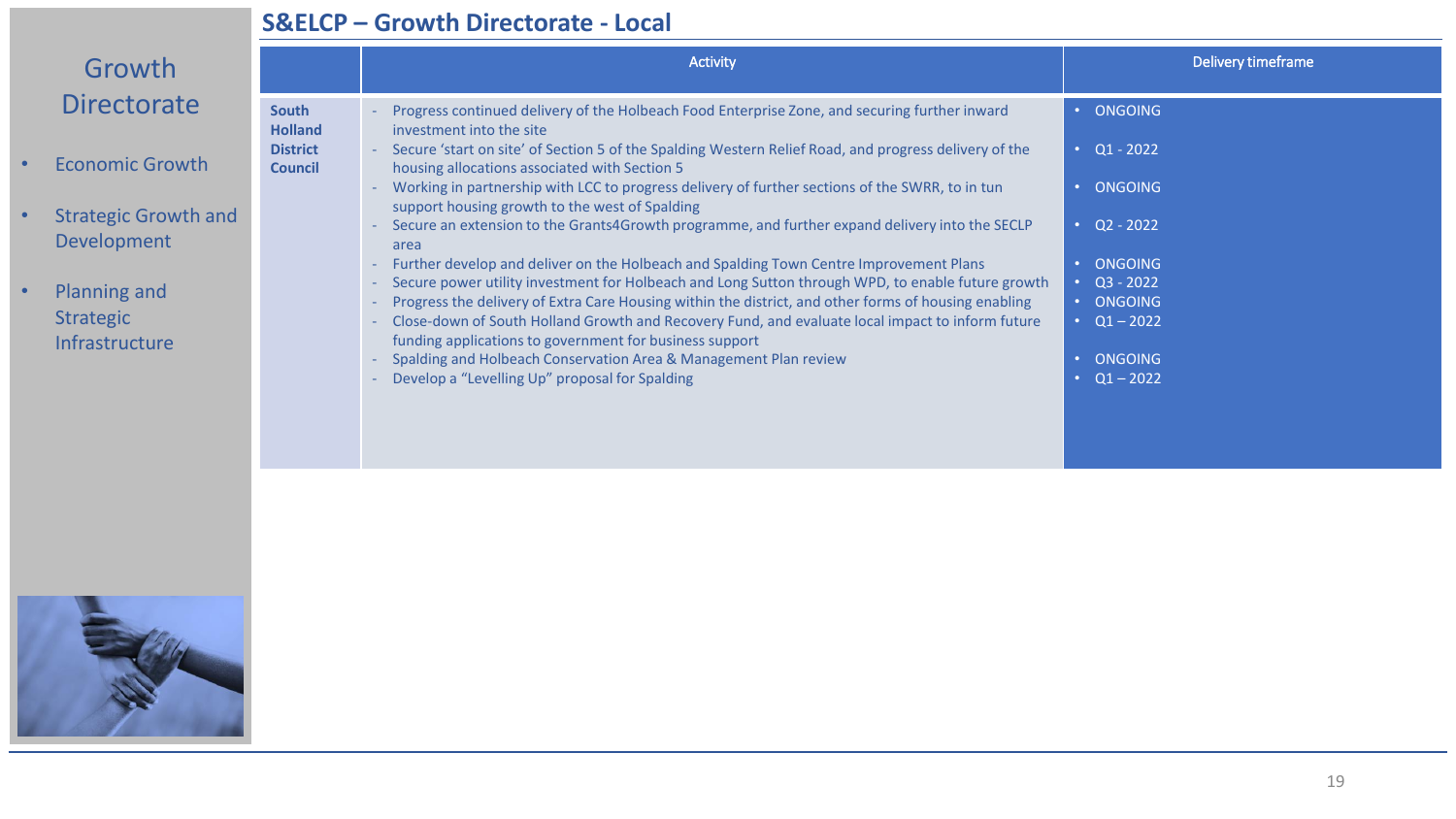#### **S&ELCP – Programme Delivery Directorate - Strategic**



- Strategic Projects
- General Fund Assets

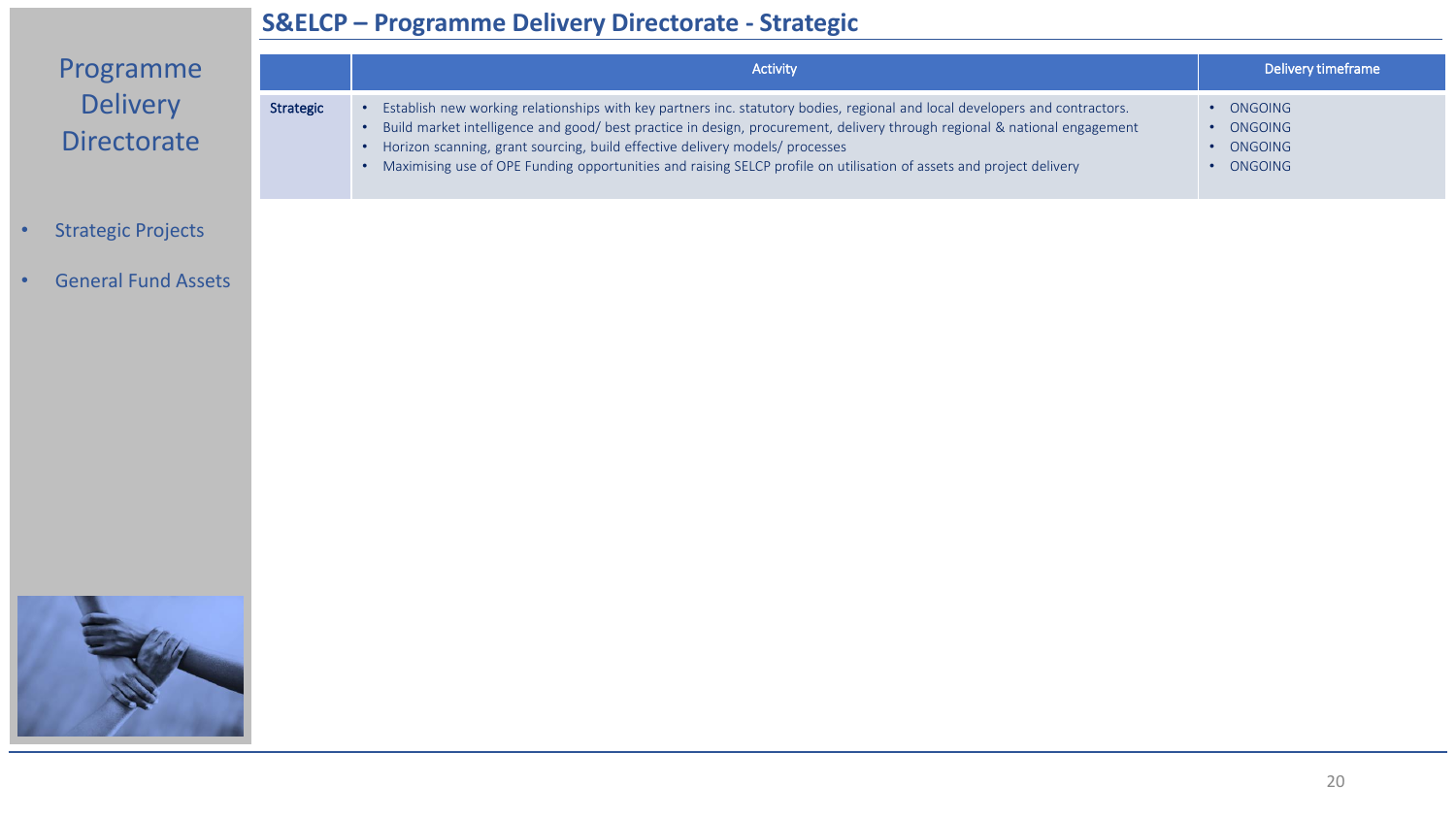### **S&ELCP – Programme Delivery Directorate - Corporate**

| Programme                                                                                        |           | Activity                                                                                                                                                                                                                                                                                                                                                                                                                                                                                                                                                                                                                                                                                                                                                                                                                                                                                                                                                                                                                                                                                                                                                                                                                                                                                                                                                                                                                                                                                                                                                                                                    | Delivery timeframe                                           |
|--------------------------------------------------------------------------------------------------|-----------|-------------------------------------------------------------------------------------------------------------------------------------------------------------------------------------------------------------------------------------------------------------------------------------------------------------------------------------------------------------------------------------------------------------------------------------------------------------------------------------------------------------------------------------------------------------------------------------------------------------------------------------------------------------------------------------------------------------------------------------------------------------------------------------------------------------------------------------------------------------------------------------------------------------------------------------------------------------------------------------------------------------------------------------------------------------------------------------------------------------------------------------------------------------------------------------------------------------------------------------------------------------------------------------------------------------------------------------------------------------------------------------------------------------------------------------------------------------------------------------------------------------------------------------------------------------------------------------------------------------|--------------------------------------------------------------|
| <b>Delivery</b><br><b>Directorate</b><br><b>Strategic Projects</b><br><b>General Fund Assets</b> | Corporate | Policy Alignment Develop an Asset Management Framework for adoption by the three Partnership Councils.<br>Quick Wins: Use of frameworks for - capital works, planned maintenance, professional services. Targeted recruitment for<br>complex delivery. Consistent Asset Challenge process inc designation of surplus, planned maintenance<br>Shared Services: Aligning and embedding shared services across Cash Collection Car Parks, Property, Assets and Facilities<br>Management, Fleet Maintenance, Planned Maintenance, Caretaking, Project Delivery<br>Shared Learning: Effective project scoping, house building, contractor engagement, contractor procurement, technical services,<br>design and operation of assets, disposal & acquisition, project assurance, asset rationalisation inc. use of options, exclusivity &<br>off market acquisitions.<br>Back Office Alignment: Single approach to programme management, contractor procurement/ engagement, design stds,<br>effective service engagement inc. with Planning, project, risk and contract management inc. dispute resolution. Shared<br>programme & business support arrangements. Effective resource planning.<br>Asset Investment and Portfolio building: refresh of key performance/investment criteria for holding/acquiring new assets,<br>linking asset options to service requirements i.e. depot options<br>Procurement: Commonality and consistency of approach, localised or wide batch procurement, social value maximisation,<br><b>Communication</b> : build understanding of and then showcasing "Delivery" function | <b>Activity to be brought</b><br>forward within 36<br>months |
|                                                                                                  |           |                                                                                                                                                                                                                                                                                                                                                                                                                                                                                                                                                                                                                                                                                                                                                                                                                                                                                                                                                                                                                                                                                                                                                                                                                                                                                                                                                                                                                                                                                                                                                                                                             |                                                              |

21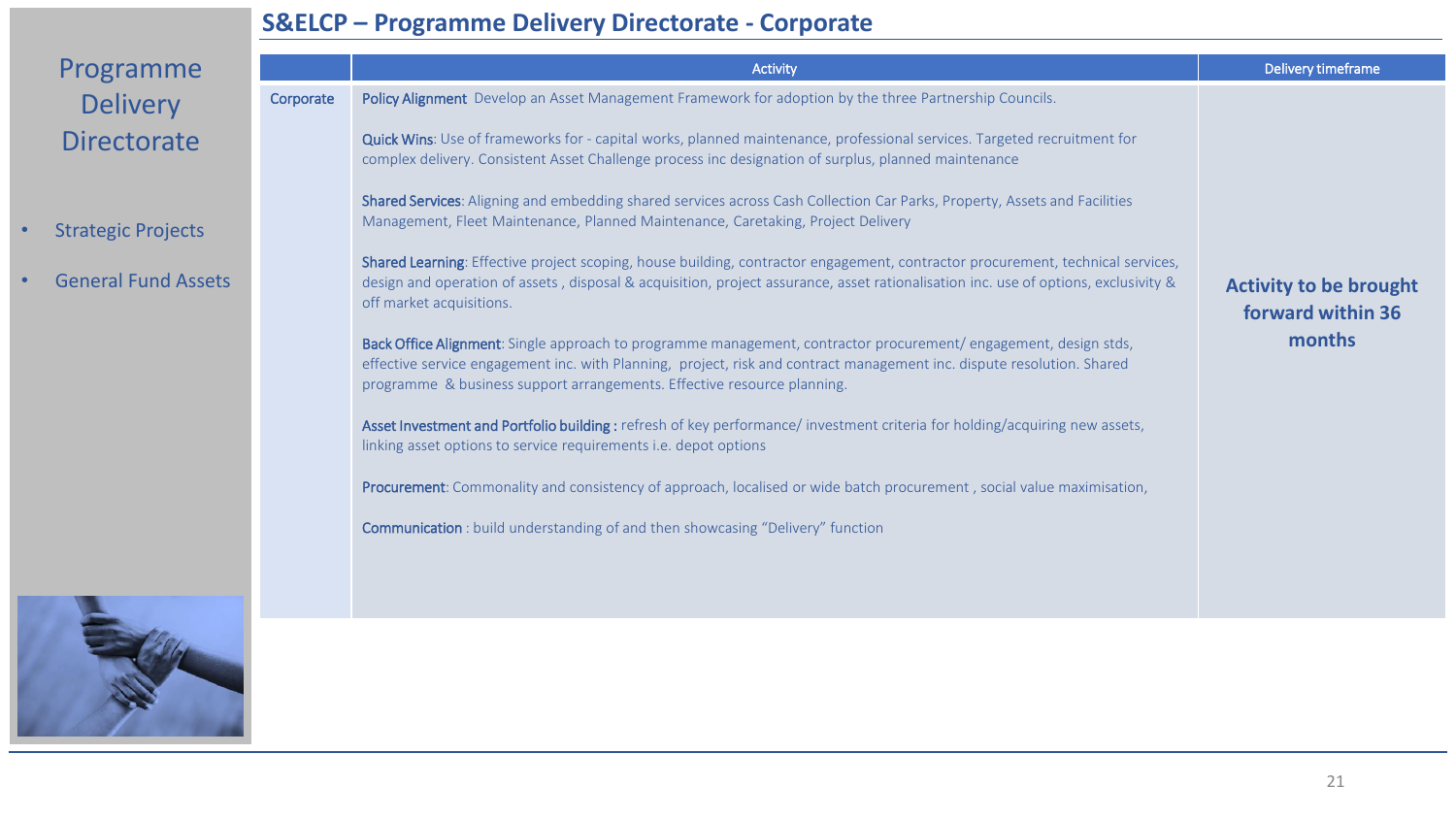#### **S&ELCP – Programme Delivery Directorate - Local**

## Programme Delivery **Directorate**

|                                            | <b>Activity</b>                                                                                                                                                                                                                                                                                                                      | Delivery timeframe                                                                                                      |
|--------------------------------------------|--------------------------------------------------------------------------------------------------------------------------------------------------------------------------------------------------------------------------------------------------------------------------------------------------------------------------------------|-------------------------------------------------------------------------------------------------------------------------|
| <b>Boston</b><br><b>Borough</b><br>Council | · Implement planned maintenance programme<br>Complete Flue Replacement works at the Crematorium<br>• Direct and lead the delivery of Towns Fund projects<br>• Support delivery of Depot options project – across BB and SHDC<br>Develop Housing Growth model<br>Possible enhancement of toilets depending on Changing Places funding | Quarter $4 - 2023$<br><b>Quarter 4 - 2023</b><br>2022 and 2023<br>Quarter 4 2023<br>Quarter $3 - 2023$<br>2022 and 2023 |

- Strategic Projects
- General Fund Assets

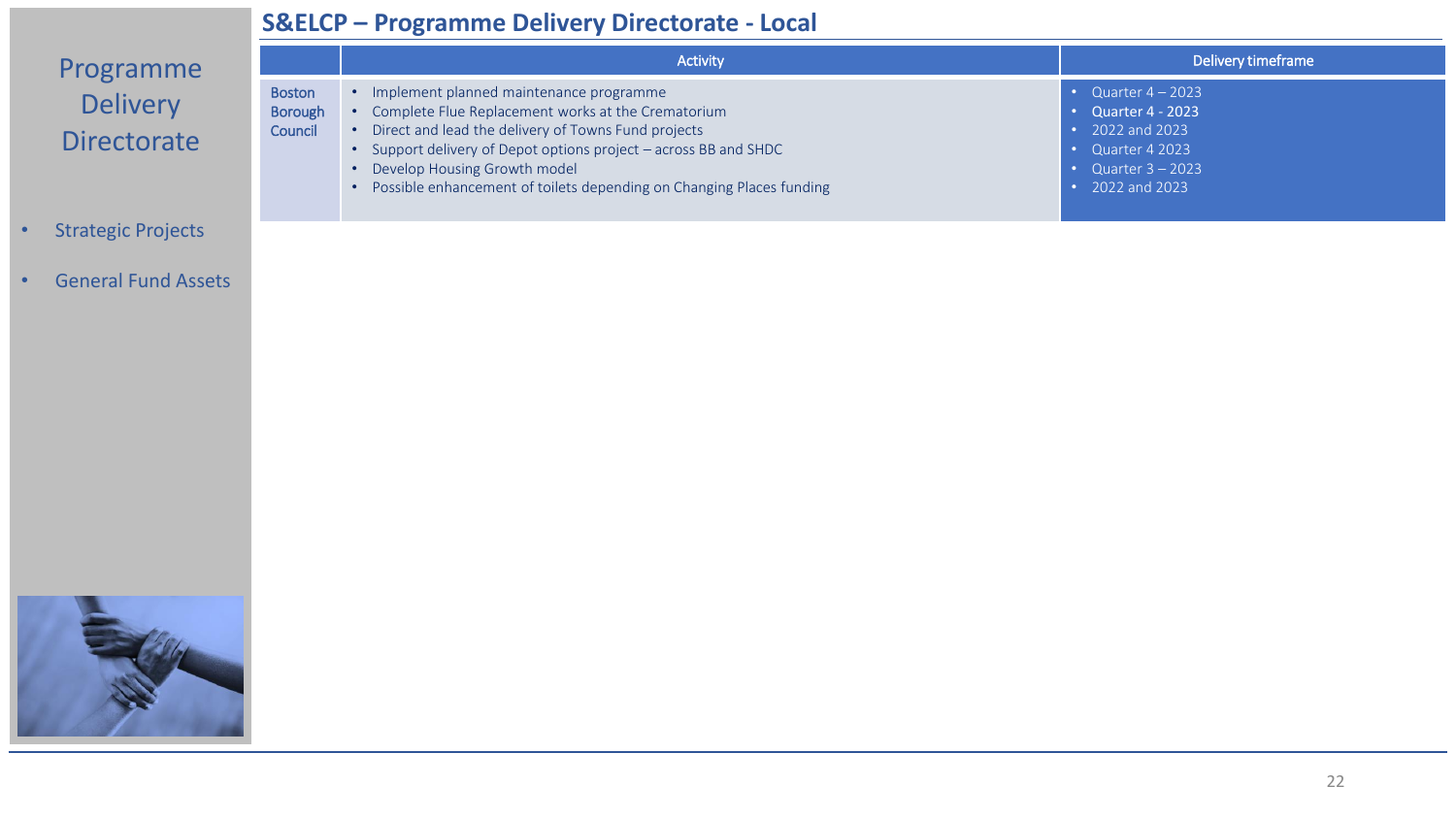### **S&ELCP – Programme Delivery Directorate - Local**

## Programme Delivery **Directorate**

|                                               | Activity                                                                                                                                                                                                                                                                                                                                                                                           | Delivery timeframe                                                                                                                                      |
|-----------------------------------------------|----------------------------------------------------------------------------------------------------------------------------------------------------------------------------------------------------------------------------------------------------------------------------------------------------------------------------------------------------------------------------------------------------|---------------------------------------------------------------------------------------------------------------------------------------------------------|
| East<br>Lindsey<br><b>District</b><br>Council | Complete the Horncastle Hub<br>Implement planned maintenance programme<br>Increase the occupancy of Kingfisher Caravan Park in line with projections<br>Market Tedder Hall and Skegness Town Hall with a view to disposal in year<br>Direct and lead the delivery of Towns Fund projects<br>Develop Housing Delivery Model<br>Possible enhancement of toilets depending on Changing Places funding | • Quarter $3 - 2022$<br>• Quarter $4 - 2023$<br>Quarter $4 - 2023$<br>• Quarter $4 - 2023$<br>• Quarter $4 - 2023$<br>Quarter 4 - 2023<br>2022 and 2023 |

- Strategic Projects
- General Fund Assets